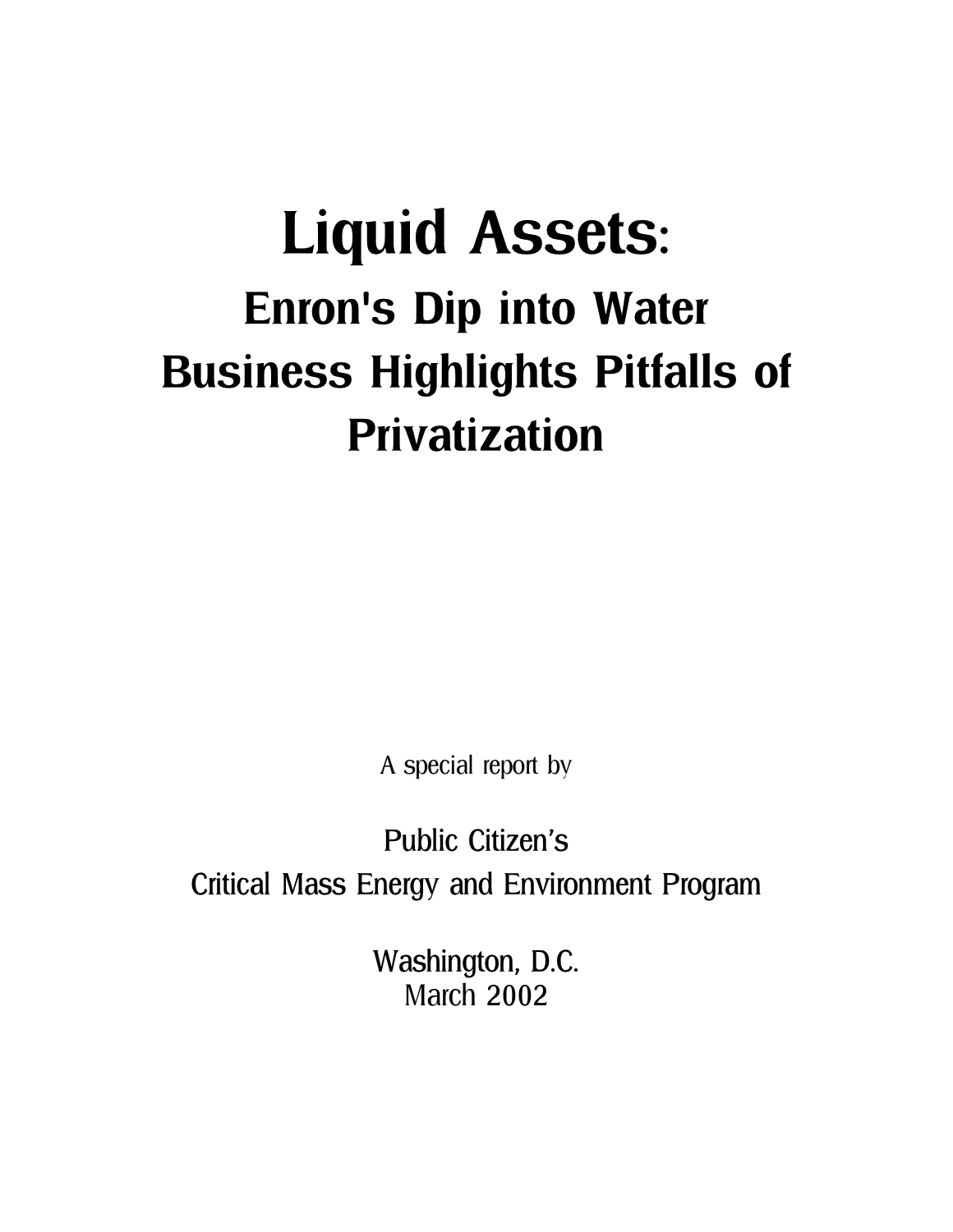

# Liquid Assets: Enron's Dip into Water Business Highlights Pitfalls of Privatization

A special report by

Public Citizen's Critical Mass Energy and Environment Program Washington, D.C.

March 2002

This document can be viewed or downloaded at www.citizen.org/cmep.

Public Citizen 215 Pennsylvania Ave., S.E. Washington, D.C. 20003 202-546-4996 fax: 202-547-7392 cmep@citizen.org www.citizen.org/cmep

© 2002 Public Citizen. All rights reserved.

Public Citizen, founded by Ralph Nader in 1971, is a non-profit research, lobbying and litigation organization based in Washington, D.C. Public Citizen advocates for consumer protection and for government and corporate accountability, and is supported by over 150,000 members throughout the United States.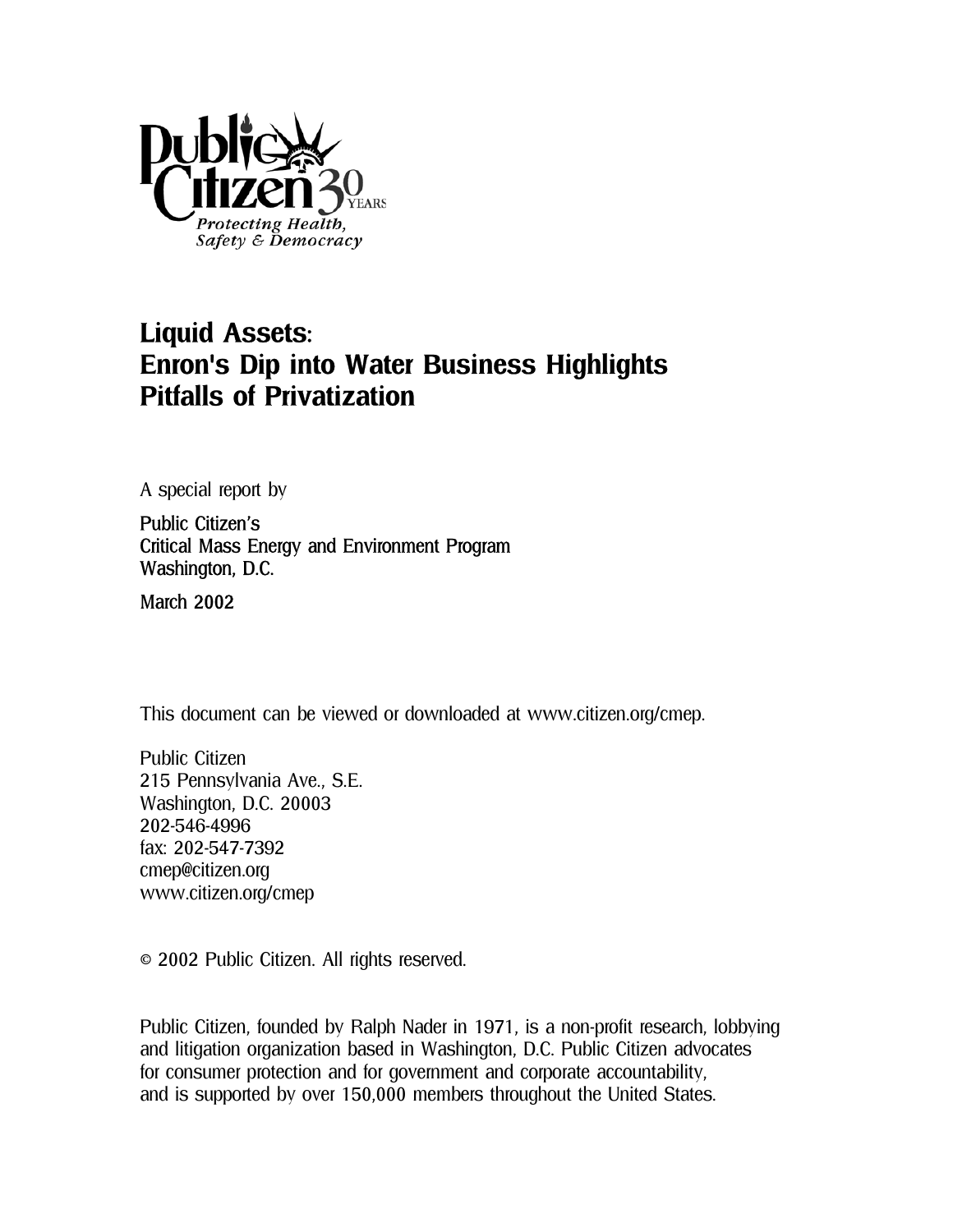## Liquid Assets: Enron's Dip into Water Business Highlights Pitfalls of Privatization

## Executive Summary

The story of Enron Corp.'s failed venture into the water business serves as a cautionary tale for consumers and policymakers about the dangers of turning publicly operated water systems and resources over to private corporations and creating a private "market" system in which water can be traded as a commodity, as Enron did with electricity and tried to do with water.

Enron's water investments, which contributed to the company's spectacular collapse, would not have been permitted had the Public Utility Holding Company Act (PUHCA) been properly enforced and not continually weakened by the deregulation initiatives advocated by Enron and other energy companies. Rather than strengthen enforcement of this Depression-era law, which protects consumers by limiting speculative investments by electric and natural gas companies, Congress is now considering abolishing it altogether. Such a move would encourage risky investments by utility companies that serve essential consumer needs, at a time when utilities are moving to consolidate assets across various sectors, such as electricity, natural gas, telecommunications and water. Such "convergence" could subject the most important public resource – water – to the vagaries of a marketplace that could be manipulated by unscrupulous or incompetent operators.

The following report demonstrates how Enron's brief tenure in the water business highlights many risks of water privatization: poor contract performance, political corruption and influence peddling, environmental violations, prospects of water commodification, and uncertainty about the financial stability of private contractors.

- **III.** Buenos Aires Province, Argentina, Azurix's concession was plagued by lengthy service interruptions, inferior water quality, and failure to adequately treat wastewater effluent, forcing the local regulatory agency to impose sanctions and levy fines exceeding \$1 million total. At one point, the agency prohibited the company from charging its users because their water was unfit to drink and required Azurix to make truck deliveries of water. In the face of these problems and red ink, Azurix defaulted on the 30-year contract two years into it, even though the concession was the company's second largest asset.
- In Madera County, California, Azurix purchased a ranch in hopes of developing a water bank in the underlying aquifer to store and sell water. To win over the locals that overwhelmingly opposed the project, Azurix launched an elaborate public relations effort. It also expressed willingness to help the county with a multimillion-dollar government center construction project. Meanwhile, Enron and Azurix made large contributions to a group that advocated passage of a \$1.9 billion state water bond issue, funds from which could potentially be used for the Madera project, and to California Gov. Gray Davis, who appoints the head of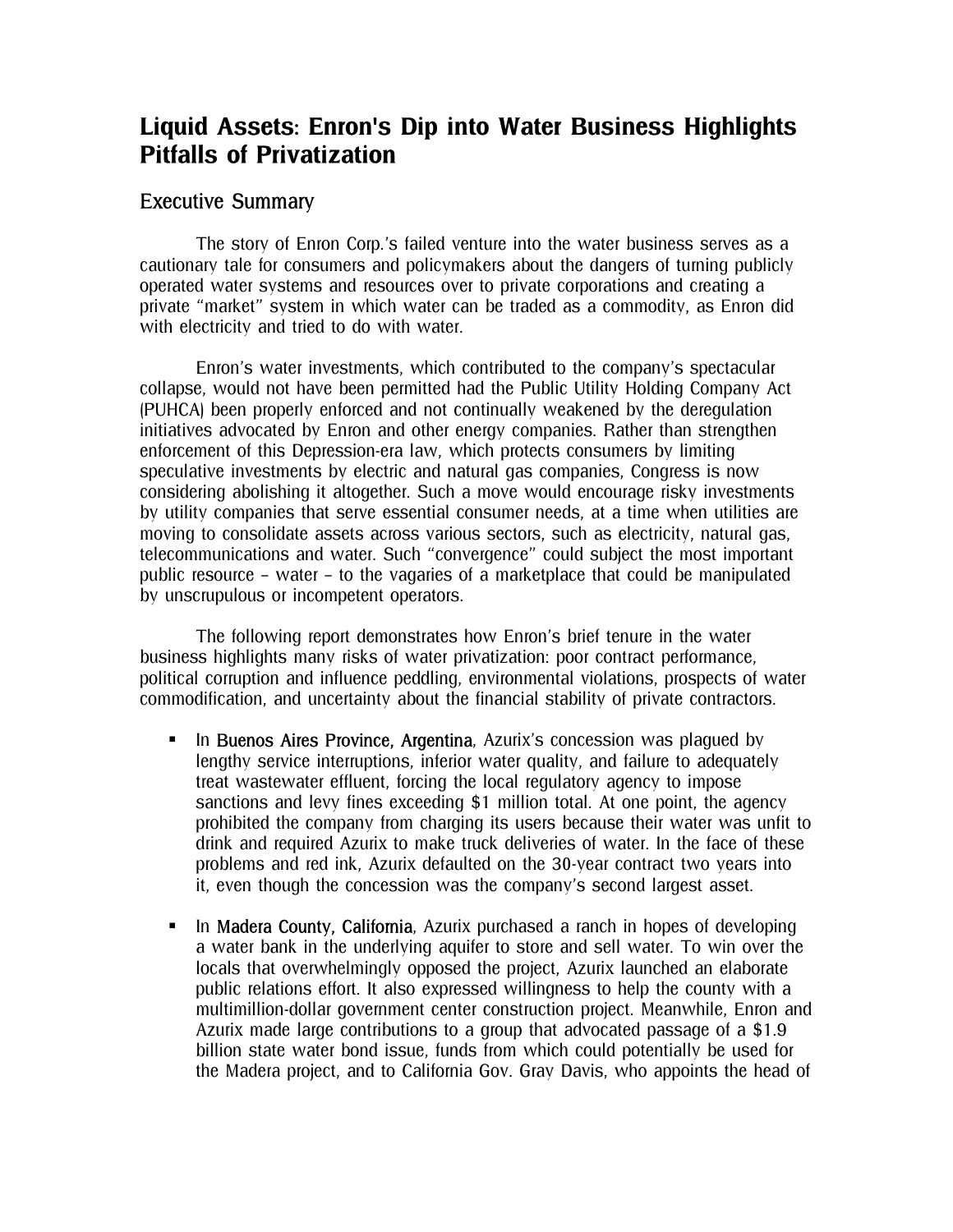the agency responsible for allocating these funds. The project was never approved.

- In Florida, Azurix offered to help restore the Everglades if allowed to sell some of the Glades' water. Because in Florida, water could not be bought or sold, Azurix lobbied to change the law. It hired the former manager of the South Florida Water Management District, the local sponsor of the Everglades restoration project, and used the services of two other former district officials to lobby the governor and state Legislature. At one point Azurix's representatives met with Gov. Jeb Bush to discuss the company's objectives. However, the bill that reflected Azurix's causes never made it out of the committee.
- In Fulton County, Georgia, a controversy over the bidding process surrounded Azurix's bid to design, build and operate a water plant. The selection committee's recommendation favored Azurix in part because the company proposed ultraviolet treatment instead of chlorine. In its communication with the state's Environmental Protection Division two years prior, the county's Public Works director said that ultraviolet treatment would be used at the plant. However, the document requesting bids did not mention the preference. Also, the selection committee favored Azurix's willingness to assume full liability, even though the company's financial future was uncertain. Azurix's partner in another Georgia project was a member of the consortium that participated in the selection process. After a heated debate, the county commissioners voted to give the contract to Azurix, even though the runner-up submitted a lower bid and had more experience.
- In Houston, Texas, Azurix became engulfed in another controversy over a similar contract. A persistent rumor took root that Azurix, a hometown player with significant connections to Mayor Lee Brown's administration, would get the contract. The city officials acknowledged that the conflict-of-interest policy targeted Azurix's main competitor. The mayor admitted to holding Azurix stock at one point, and a heated argument ignited between the city attorney and the chair of the government corporation awarding the contract over selection procedure changes that would play against Azurix. Despite the company's hiring of Brown's former fund raiser and other prominent public figures to lobby for the contract, it lost the competition.
- In Ghana, Azurix's bid to operate a water system in the Accra metropolitan area led to allegations of bribery. The World Bank withdrew its pledge to contribute \$100 million to a \$285 million water pipeline project, citing suspicions of corruption and documents showing a \$5 million upfront payment by Azurix.
- In Ontario, Canada, Azurix pleaded guilty to 19 charges levied by Ontario's Ministry of Environment under environmental statutes and then received another fine for using an uncertified operator at one of its plants.

The story of water privatization is being written today. Enron's dealings in the water business should lead policymakers to second-guess the wisdom of transferring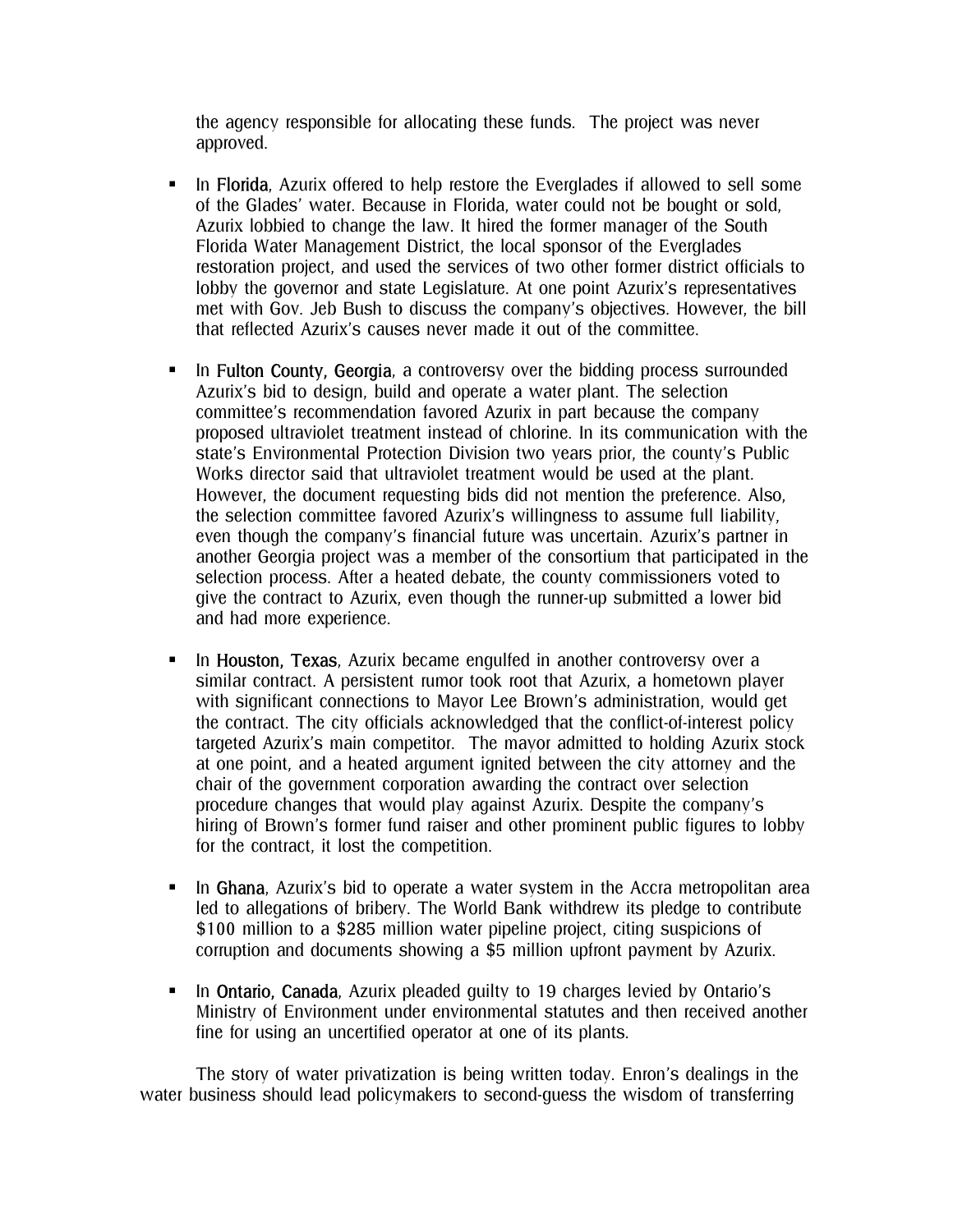the government's responsibility of providing the public with safe and affordable drinking water to private corporations, which are accountable not to the public but to their shareholders. And as the Enron scandal has shown, a corporation can be on top one day and in a bankruptcy court the next.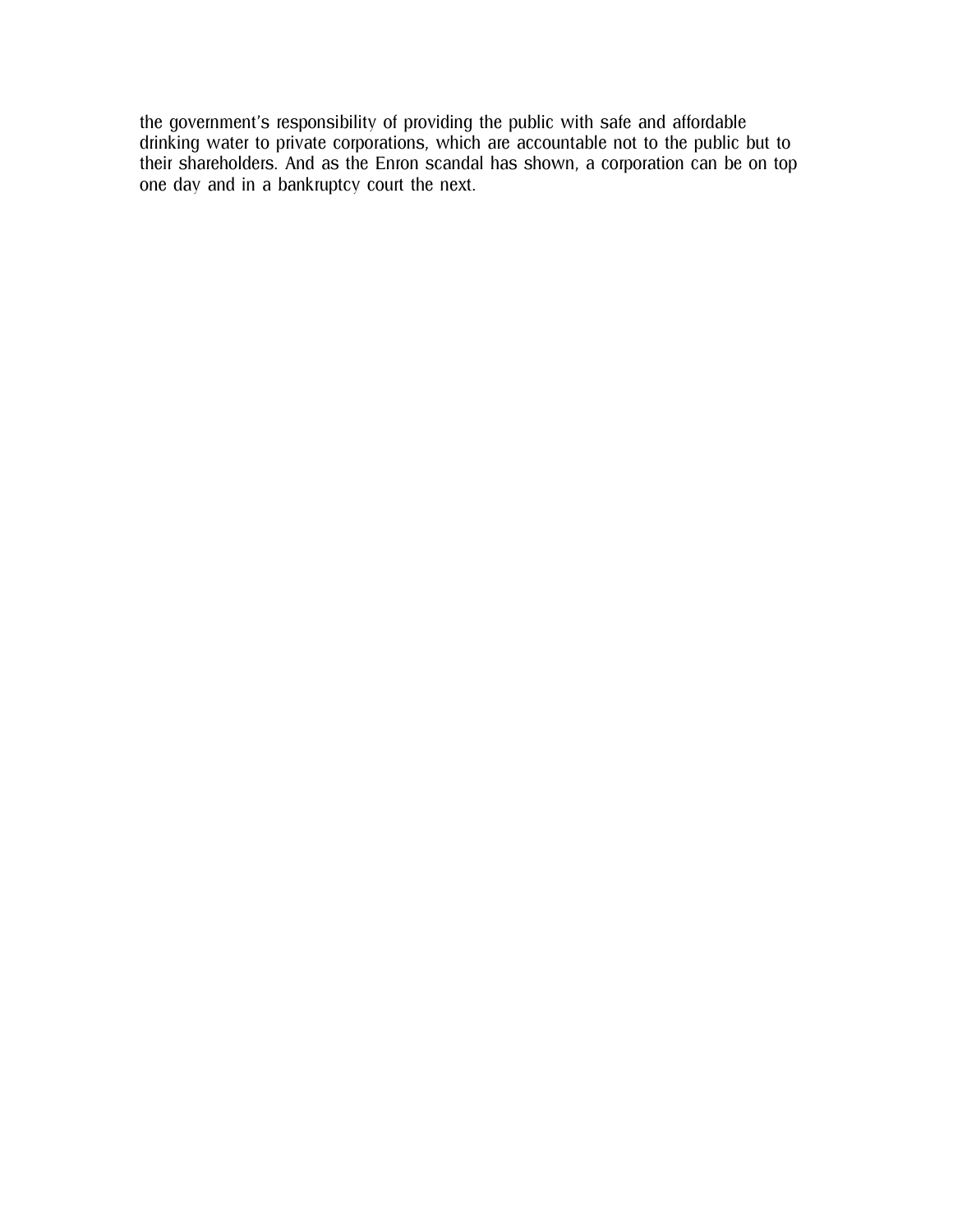## **Introduction**

## Oil of the 21<sup>st</sup> Century

In the late 1990s, water became a hot investment – one spurred by predictions of colossal profits from the "oil of the  $21<sup>st</sup>$  century," policies of international financial institutions that encouraged privatization, and changes in the U.S. tax code that allowed municipalities to enter 20-year operation contracts with private companies without losing their ability to issue tax-exempt bonds. Previously regarded as slowgrowth, stable and hardly thrilling, the water sector sprung up with a new life and high expectations.

The World Bank predicted that by 2025 two-thirds of the world's population would run short of drinking water. And, with 85 percent of the U.S. population and a significant majority of the world's population receiving its water from public providers, the potential for privatizing water systems drove speculation to a fever pitch.

Almost overnight, the water sector assumed a significant role on Wall Street. Companies merged with such great speed that tracking their ownership became a challenge in itself. Before long, the wave of consolidation left only a handful of companies in control of most of the private water market. Even French entertainment company Vivendi Universal, owner of Universal Studios, built up its holdings to the point of becoming the largest water company in the world.

At the same time, international financial institutions, led by the World Bank and the International Monetary Fund, issued loans to developing nations on the condition that they privatize their water and wastewater services. This helped water companies expand their customer base and revenues.

In the United States, the late 1990s brought the realization that century-old water and wastewater pipes, pumps and other equipment had reached the point of obsolescence. To comply with enhanced drinking water and wastewater standards, old treatment facilities had to be upgraded or replaced. An increasing number of municipalities, pushed by a federal government reluctant to accept financial responsibility for crumbling infrastructure, began to consider privatization in the hope of saving money and improving service. Despite the privatization's brief record and the risks it involved, the privatization movement grew rapidly.

Still, privatization of water and wastewater services is a relatively new phenomenon in the United States. Since the early 1900s, water service generally has been regarded as a public responsibility, and public providers have served most of the United States. Today, public utilities provide reliable water service to 85 percent of the country's population. But a 1997 change in tax procedures opened the door for longterm privatization contracts. Consequently, some communities have entered into 10 and 20-year privatization contracts.

Privatization advocates argue  $-$  usually with little supporting evidence  $-$  that private-sector operation of water systems will lead to greater economic efficiency and that the positive effects will percolate through the economy by way of stabilized rates,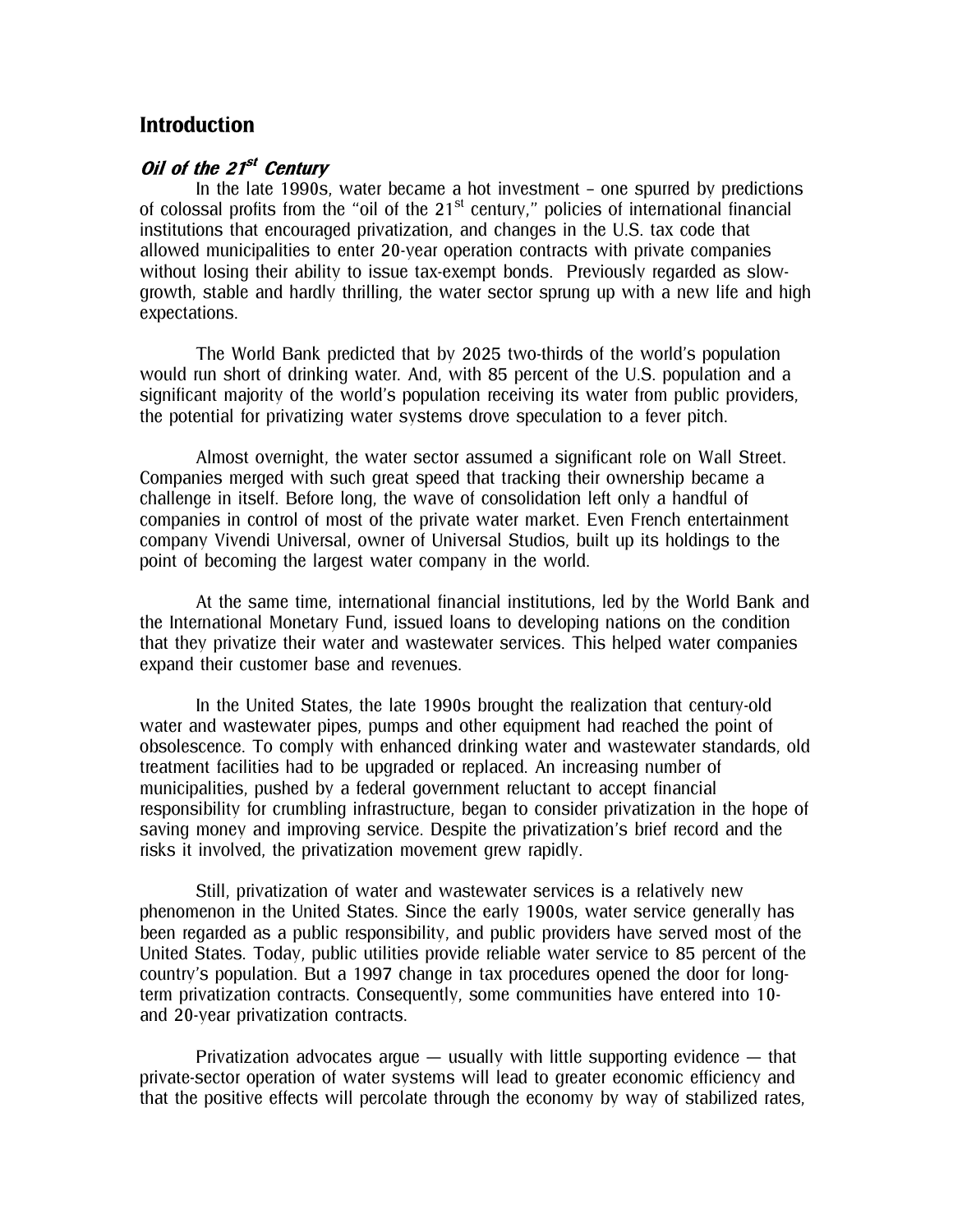reduced public debt and improved budgetary management. Proponents argue that public-private partnerships, a euphemism for privatization, can foster savings and improve service. However, because not one of these long-term contracts has been in place for more than five years, it is impossible to determine whether these claims are sound. The growing body of evidence is challenging the aforementioned assertions.

Pitfalls to privatization are many. Promised cost savings, for instance, could be neutralized by change orders – reimbursement requests for services not enumerated in a contract. And in the pursuit of lower operational costs and higher profits, private companies could neglect maintenance, especially if a contract is close to expiration.

When city officials who are closely involved in original contract negotiations are no longer in office, disputes over contract language could end up in court. In the end, the city may not receive what it paid for. Further, a community's growth and economic development could potentially be paralyzed because a private water company refuses to extend water lines or provide adequate and reasonably priced services to the new businesses.

Financial stability of private companies is also a concern. A company's filings may not reflect its financial situation and its debt-to-equity ratio. An incredible pace of consolidation in the water industry over the past five years makes one question whether water companies have the means to satisfy all terms of their contracts over the long term. If a company becomes insolvent, users' access to adequate water service could be jeopardized and the taxpayers could be forced to pick up the tab.

The creation of water markets, with speculators buying and selling water rights, has become another fashionable topic in the water industry as water shortages have became more acute in areas such as California, Texas and Florida. Allowing such an essential resource to become the subject of private speculation could lead to a potential disaster. Energy deregulation in California, for example, led to astronomical price hikes and rolling blackouts as private companies created artificial shortages to manipulate prices. If water follows on the heels of energy deregulation, low-income people could lose access to affordable water service, water resources could be devastated, and ecosystems they support could be destroyed.

Profits and shareholder value are key priorities for private companies – not public or environmental interest. And because market analysts continue to project profits from privatizing water infrastructure and resources, the private presence in water sector is expanding.

#### Convergence and Public Utility Holding Company Act

Energy companies were among the first to eye water profits. "Multi-utility" and "integrated solutions" became the buzzwords of the "convergence" movement as marriages of energy, water, and telecommunication companies took place. In 1998, Enron bought British Wessex Water. In 2000, German energy giant RWE AG purchased Thames Water, the largest water company in the United Kingdom. Meanwhile, French Suez and Vivendi, which are contesting the title of the world's largest water company, already provide energy services through their subsidiaries Tractebel and Dalkia, and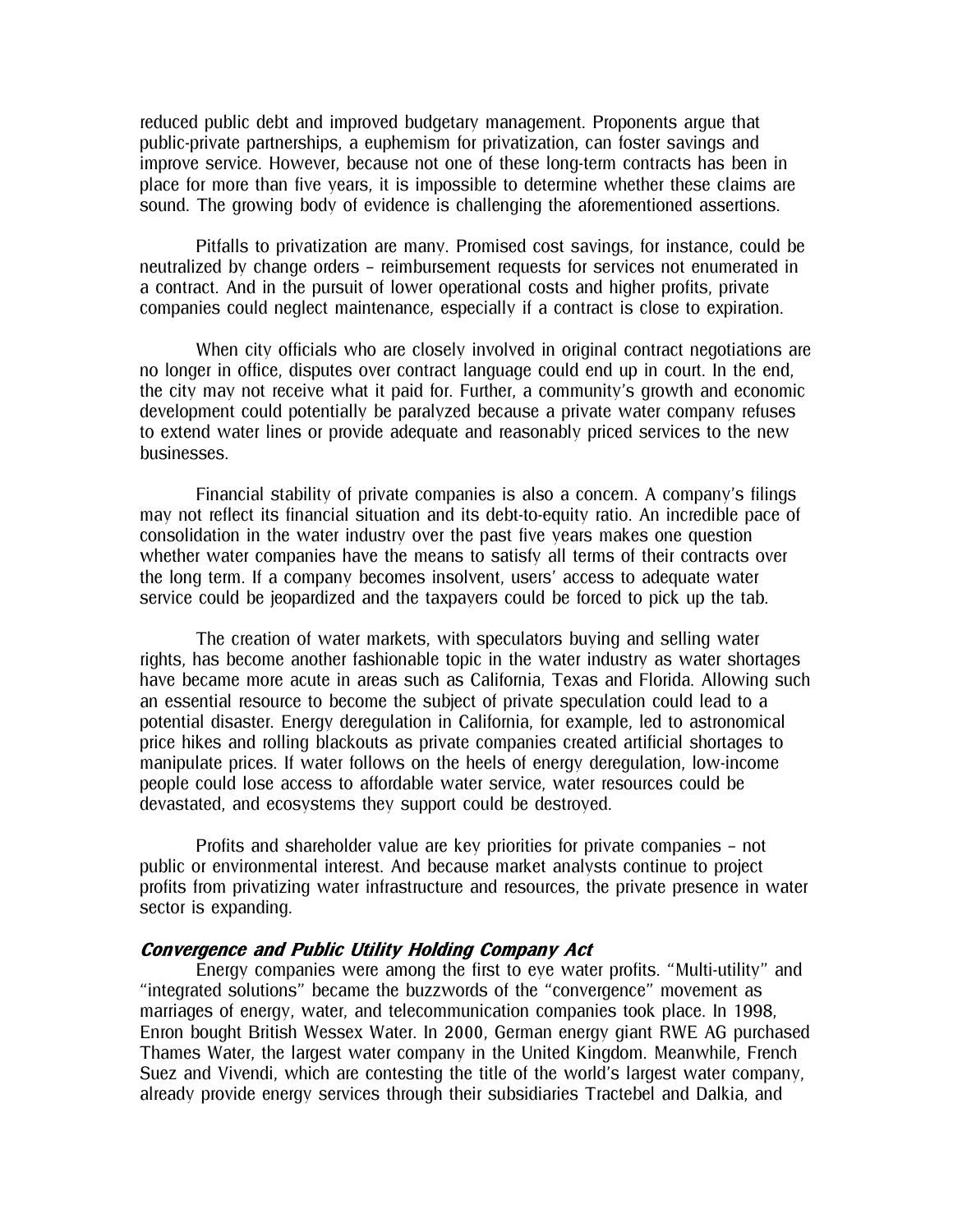waste services through SITA and Onyx . Vivendi also provides transportation services through Connex. Pennsylvania-based water utility AquaSource is owned by DQE, an energy company.

Convergence does not reflect the interest of the consumer, however. Companies in some cases charge higher rates to current customers to finance expansion, thereby transferring the risk of precarious investments onto the shoulders of their users. Also, when a single company gains control of the key services – water, energy, waste and telecommunications – the newly created monopoly allows it to manipulate rates and bully local governments.

The Public Utility Holding Company Act of 1935 (PUHCA) was designed to protect consumers from the risks of convergence. It allows private energy utilities to invest only in physically interconnected utilities and prohibits expansion into unconnected areas and other sectors. The law was passed in response to pyramiding schemes the utility companies implemented in 1920s that allowed them to overcharge their customers and mislead investors. The pyramids eventually collapsed, in a manner similar to Enron, costing investors billions and contributing to the stock market crash of 1929 and the Great Depression.

However, PUHCA has been eroded over the decades as a result of deregulation and poor enforcement. This created conditions that permitted Enron to deceive its consumers and investors. It allowed the company to make ill-advised investments in overseas power plants, in water companies and concessions, and in telecommunications. Unfortunately, instead of learning from the Enron debacle and strengthening the consumer and investor protections, lawmakers are proposing to repeal the law.

Ironically, Enron was brought to its knees by excesses made possible by a weakened PUHCA and deregulation policies that the company aggressively sought. Enron's failed investment in the water sector, which would not have been permitted under a loophole-free and properly enforced PUHCA, became a major contributor to the company's demise, costing investors hundreds of millions of dollars and jeopardizing its customers' water service.

#### Enron Dips Into Water

Eager to exploit new profit opportunities, Enron aggressively ventured into the water business. Its executives believed that the company's experience and expertise in the energy sector would give the tools to master the water business and realize quick returns on investment. Enron, once a pipeline operator, became the world's largest energy wholesaler after energy markets were deregulated. The company played a central role in California's energy "crisis" where electricity prices tripled after deregulation allowed energy firms to create artificial shortages.

Enron went to extreme lengths to bring about electricity deregulation, making large campaign contributions to elected officials and forging ties with regulators. Seventy-one U.S. Senators and 186 House members reported receiving money from the company since 1989. Enron contributed nearly \$6 million to federal parties and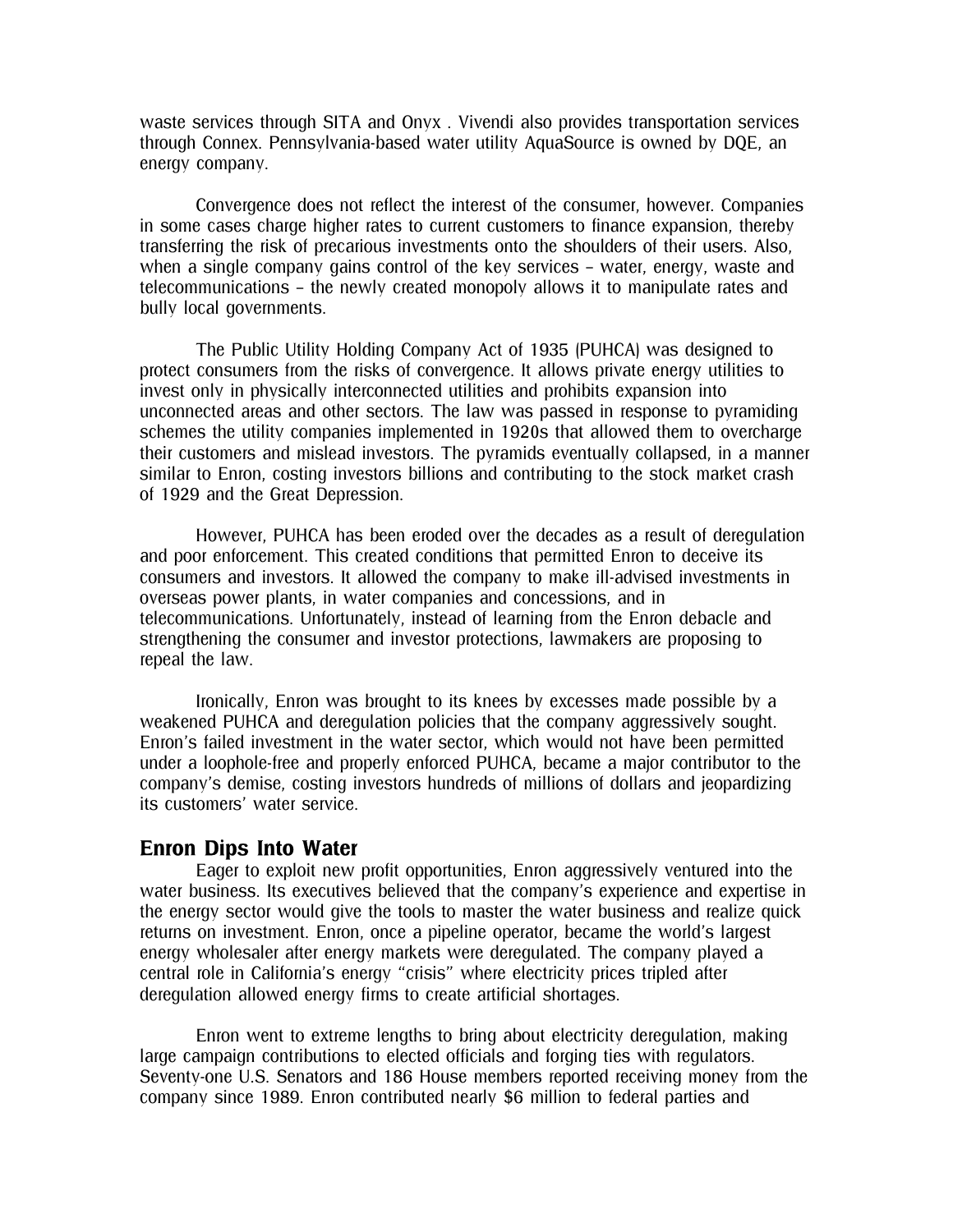candidates, including George W. Bush, between 1989 and 2001. The company was counting on deregulation of water by the states and lack of federal assistance for infrastructure to give its new water venture a boost.

In January 1998, Enron formed Azurix Inc. with the stated goals of owning and managing water and wastewater assets, providing water and wastewater related services, and developing and managing raw water resources. Incorporated in Delaware, with its headquarters in Houston, Azurix was a holding company that conducted its operations through several subsidiaries.<sup>ii</sup> Rebecca Mark, an Enron executive who transformed the company's international operations into a successful division, was appointed to lead Azurix.

In its brief, three-year run in the water industry, Enron highlighted many risks that privatization of water resources and infrastructure carries. The company tried to turn water into a tradable commodity and to make money on its speculation, as it did with energy. It defaulted on a contract to provide water and wastewater services to 2.5 million people in the Buenos Aires Province, Argentina, under fire from the local regulatory agency for service interruptions and inadequate water and wastewater treatment. It was accused of making improper payments in Ghana, causing the World Bank to refuse a promised loan to the African country. In Ontario, Canada Azurix was fined for a number of environmental and operational violations. In Fulton County, GA and in Houston, it became engulfed in controversies over contract awards.

In the fall of 2001, when Enron's questionable accounting was exposed and its stock tumbled, the company collapsed in what became the largest corporate bankruptcy to this day. Thousands of workers watched their retirement accounts evaporate when Enron's stock hit the rock bottom, though the company's executives cashed in their lucrative stock options when the share prices were still high. And the lenders were left wondering how much investment could be salvaged.

Members of Congress, many of whom were beneficiaries of Enron's generous campaign contributions, responded to the company's collapse with hearings. Regulatory agencies launched investigations. Journalists produced analyses of the corporate culture that led to the collapse and exposed weaknesses in accounting standards and other consumer and investor safeguards. Even President Bush, who had borrowed Enron's corporate jet during his campaign and whose friend Kenneth Lay, Enron's chairman, raised hundreds of thousands of dollars for the presidential campaign, jumped on the reform bandwagon.

The proposals ranged from rewriting accounting standards and reviewing different Wall Street practices to enhancing the enforcement powers of the Securities and Exchange Commission and protecting workers' pension plans.

Meanwhile, a bill introduced in the U.S. Senate by Senators Bob Graham (D-Fla.), James Jeffords (I-Vt.), Michael Crapo (R-Idaho) and Robert Smith (R-N.H.) in February 2002 promoted privatization of country's water systems. Instead of reflecting on Enron's performance in water business and realizing that private water service provision entails significant risks, the bill's authors wanted to make federal funding for water infrastructure conditional on the recipient's consideration of privatization.<sup>iii</sup>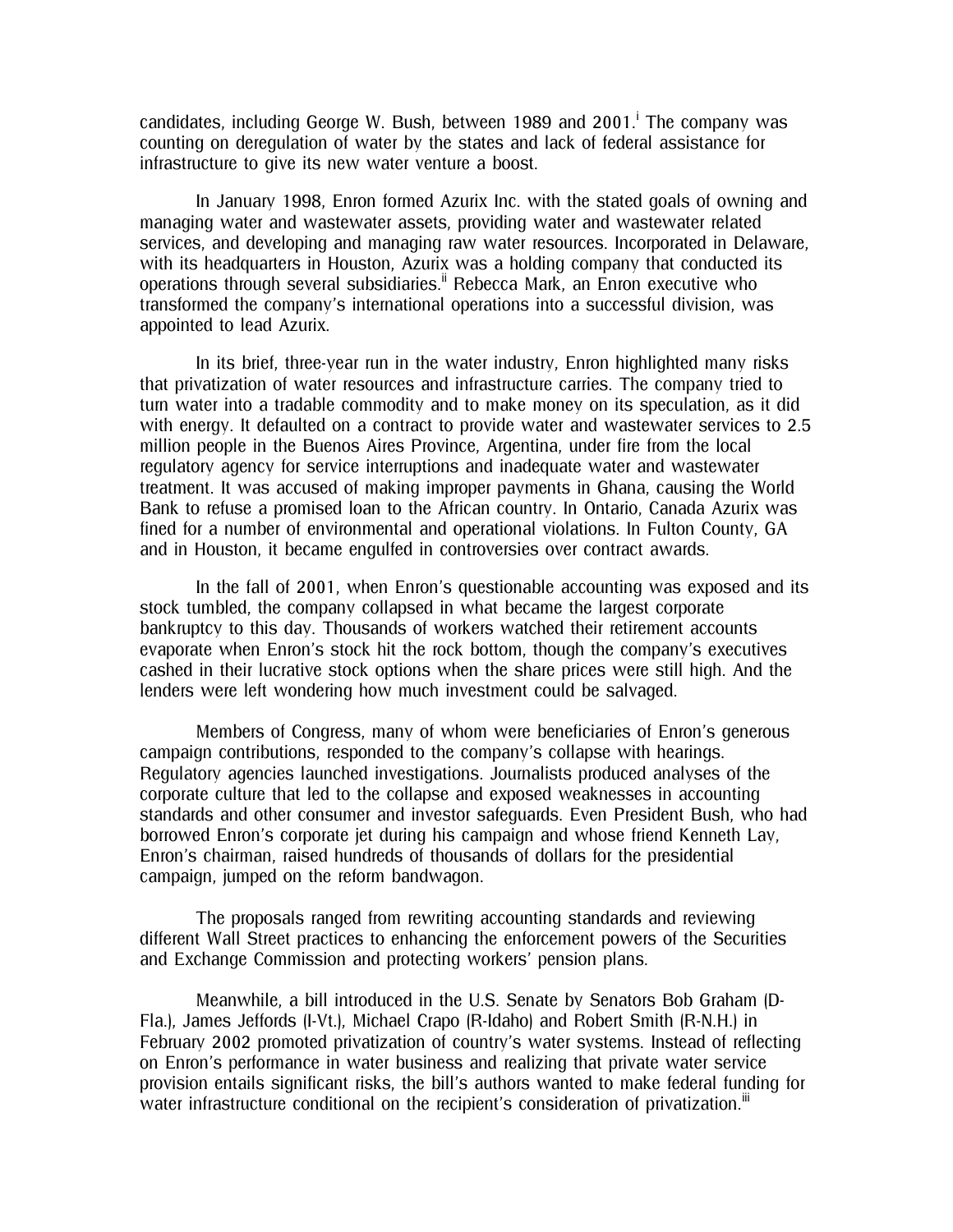A closer look at Enron's water endeavor will do much good for those who are eagerly jumping on the privatization and deregulation bandwagon to solve the nation's water infrastructure and service problems.

#### Accounting, Enron Style

Enron created Azurix in 1998. To prevent Azurix-related debt from becoming a drag on Enron's books and credit rating, Azurix concocted an elaborate financial scheme that kept its debt off of Enron's balance sheet. Key to the strategy was Enron's creation of Atlantic Water Trust, in which it owned a 50 percent stake. The other 50 percent was acquired by Marlin Water Trust.<sup>iv</sup>

Consisting of institutional investors, Marlin Water Trust itself was created by Enron to issue \$1.24 billion in debt and use the proceeds to purchase its 50 percent stake in Atlantic Water. The interest on the debt was backed by Enron, but principal payments were to come from proceeds from Azurix's initial public offering or a private equity placement. If these funds were not available repay the debt, Enron was committed to do so via an equity offering. $V$ 

By the end of 1999, Atlantic Water had cobbled together more than 50 subsidiaries and limited partnerships in the Cayman Islands.  $\mathbf{v}$  In addition to avoiding taxes, basing their operations in the Caymans also enabled Azurix and Enron to better hide liabilities and losses from investors.

#### Building the Empire

Enron's equity acquisition began in October 1998, when the company paid \$2.4 billion for Wessex Water Ltd., which formed the backbone of Azurix's operations. The British water and wastewater outfit became and, to this day remains, Azurix's largest asset. Wessex provides water services to more than 1 million people and wastewater services to 2 million people in southwestern England.<sup>vii</sup> Enron expected Wessex, one of the most efficient water utilities in the United Kingdom, to help get its water and wastewater business off the ground.

In May 1999, Azurix bought Philip Utilities Management Corp., a Canadian water and wastewater service company based in Hamilton, Ontario. Together with several smaller companies purchased later, Philip Utilities formed what is now Azurix North America.

In addition, Azurix won several long-term concession contracts in Latin America. In 1998 Enron, in partnership with French water company SAUR, submitted the winning bid to acquire a controlling interest in Obras Sanitarias Mendoza S.A.<sup>viii</sup> – a privatized water company with a 95-year exclusive concession in Mendoza Province, Argentina.

In June 1999, Azurix bid \$438 million to gain another concession in Argentina – this time a 30-year contract to operate the water and wastewater systems in parts of Buenos Aires Province.<sup>ix</sup> Many market analysts later suggested that the bid was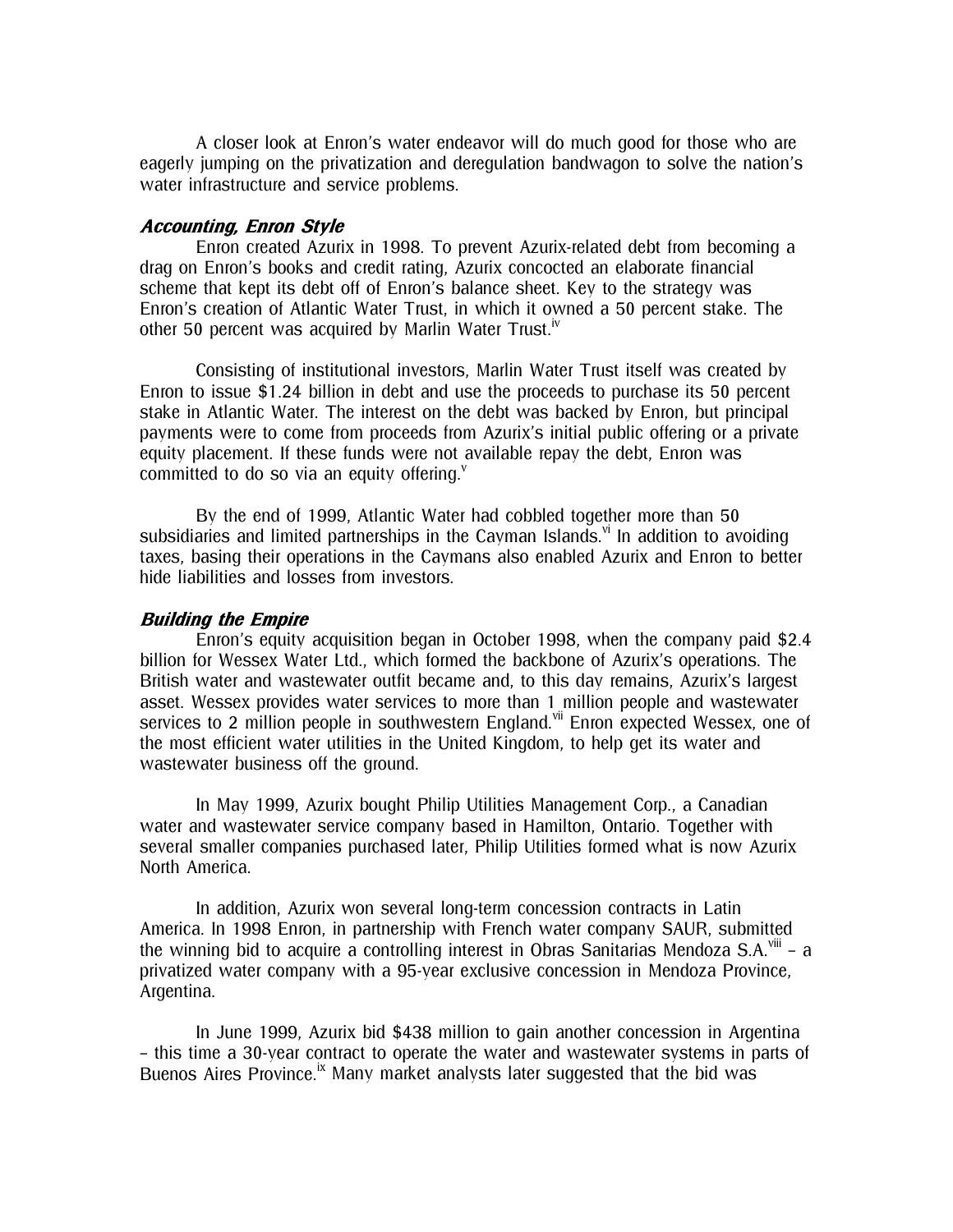unreasonably high. Facing fines from the local regulatory agency for poor performance, Azurix decided to withdraw from the contract two vears later. $^x$ 

Azurix went on to expand into Mexico, acquiring 49.9 percent interest in the Cancun and Isla Mujeres concession, owned by Desarrollos Hidraulicos de Cancun, S.A. and 49 percent of the holding company that owns Industrias del Agua, a Mexican water and wastewater services company.<sup>xi</sup>

Further expanding its Latin American holdings, Azurix in September 1999 purchased three Brazilian water companies operating mainly in the states of Rio de Janeiro and Sao Paulo. Eike Batista, head of Azurix's Brazilian operations, publicly boasted that water resources offered returns on investment exceeding 30 percent, telling a Houston newspaper: "I won't tell you our [profit] margin because you're going to attract competition."<sup>xii</sup>

In the United States, Enron pursued two prime objectives. The first was to expand its share of water and wastewater assets and service contracts via Azurix North America. Azurix, however, had only limited success in winning contracts, facing stiff competition from multinationals Suez, Vivendi and Thames. By early 2000, Azurix abandoned competition for large, showpiece contracts and began targeting smaller, less-costly deals, where it had a better chance of winning.

The second objective in Enron's strategy was more ambitious: to acquire water rights and develop raw water resources, which could then be traded. By doing so, Enron hoped to replicate its success in the energy trading business. Azurix's key acquisition was 13,600 acres of land in Madera County, Calif., for \$31.5 million.<sup>xiii</sup> with the goal of constructing, owning and operating a water bank to store surplus water during the wet years and then sell it to willing buyers. Making the deal juicier was the property's close proximity to existing canals and aqueducts. $\frac{\dot{x}^{\dot{y}}}{\dot{x}^{\dot{y}}}$ 

#### The Walls Tumble

In June 1999, Azurix completed an initial public offering of about third of the company's common stock at \$19 per share. Atlantic Water Trust retained the remaining two-thirds of the shares, thus giving Enron a direct, one-third interest in Azurix. $x^{x}$ 

As a result of Azurix's poor financial performance, the stock tumbled. After a peak of \$23.88 on July 9, 1999, the company's stock price went into a free-fall. On October 23, 2000, soon after Azurix announced a worse-than-projected financial performance, the stock closed at \$3.44 per share.<sup>xvi</sup> Several class action suits against Azurix and its officers followed, alleging that the company had misrepresented and omitted information related to its performance between June 1999 and August 2000. The lawsuits have since been consolidated into one case, which is being heard in the U.S. District Court for the Southern District of Texas.<sup>xvii</sup>

In fall 2000, after Azurix CEO Rebecca Mark resigned amid the financial meltdown, Enron started looking for buyers for Azurix. None of the three offers that came in, however, exceeded \$4 per share.<sup>xviii</sup> The following March, Enron took Azurix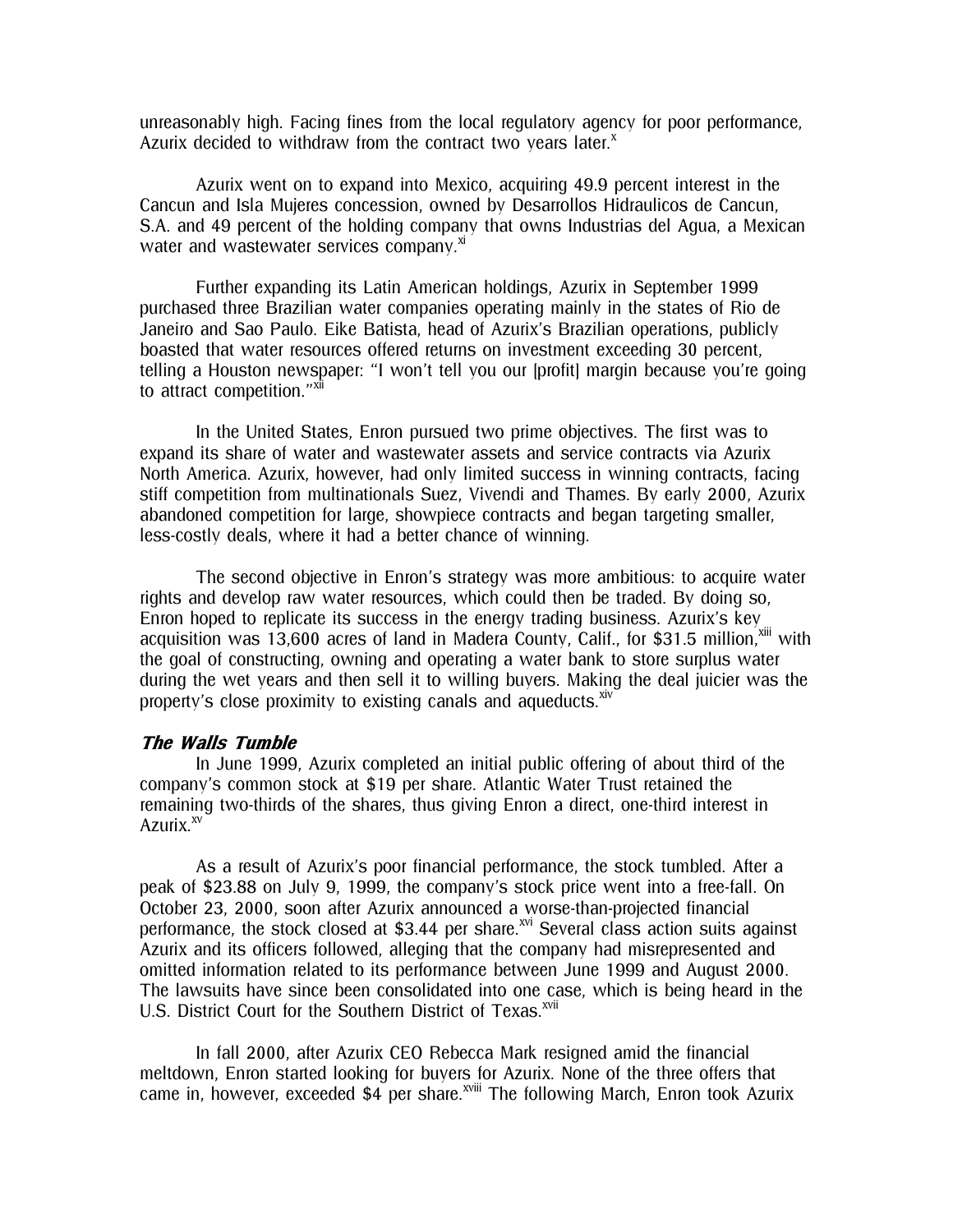private, buying the outstanding shares and regaining a majority interest. Unable to get the price it wanted for the entire company, Enron broke it up for piecemeal sale.

In November 2001, American Water Works, the largest private water company in the United States, bought Azurix North America along with its 2 million customer ratepayer roll in the U.S. and Canada for \$155.9 million. Earlier that fall, Azurix's directors voted to divest the company's holdings in Argentina, Brazil and Mexico, which they predicted to occur by June 2002. $\frac{xx}{x}$  Wessex Water is expected to be sold in spring 2002.

Because the Marlin Water debt was backed by Enron, it came due two years earlier than scheduled, in November 2001, when Enron's stock tumbled and credit agencies downgraded the company's rating. Almost immediately thereafter, Enron filed for bankruptcy.

## International Operations

#### Argentina

"Latin America should be a sweet spot for Azurix," Debra Coy, a leading water industry analyst with Charles Schwab & Co., cheerfully predicted in January 2000. $^{xx}$ Unfortunately for Enron and Azurix, Coy's prognosis did not materialize. It didn't even come close. In less than two years, Azurix was pulling up stakes in Argentina – 28 years ahead of schedule.

Azurix's concession in the province of Buenos Aires was one of the company's principal asset, second only to Wessex Water. Having laid out \$438 million for the contract, Azurix expected to generate solid profits over the deal's 30-year term. Under the contract, Azurix would provide water and wastewater services to 2.5 million people in 49 districts within the province, including the cities of Bahia Blanca and La Plata. In the first five years, Azurix promised to increase the population's access to drinking water access from 52 percent to 82 percent, and access to sewer service from 38 percent to 68 percent.<sup>xxi</sup> It never achieved that goal.

Serious problems cropped up almost immediately. In March 2000, government authorities considered leveling sanctions against the company because of very low water pressure.<sup>xxii</sup> One month later, residents of Bahia Blanca began complaining that their water stunk and was brown. "It smells and tastes like a pesticide," remarked city spokesman Carlos Rossi. "When you take a hot shower, the odor is overwhelming."<sup>xxiii</sup>

Bahia Blanca leaders were quick to warn residents to avoid using tap water, which officials said contained bacteria that caused skin irritation and possibly neurological damage.<sup>xxiv</sup> Angry city residents took to the streets, carrying banners reading "This water is going to kill us," and demanding government action.<sup>xxv</sup> They were soon instructed to drink bottled water, and to take shorter showers and baths.<sup>xxvi</sup>

"I've worked here for 25 years and this is the worst water crisis I've ever seen," Bahia Blanca public health chief Ana Maria Reimers told a Houston newspaper.<sup>xxvii</sup>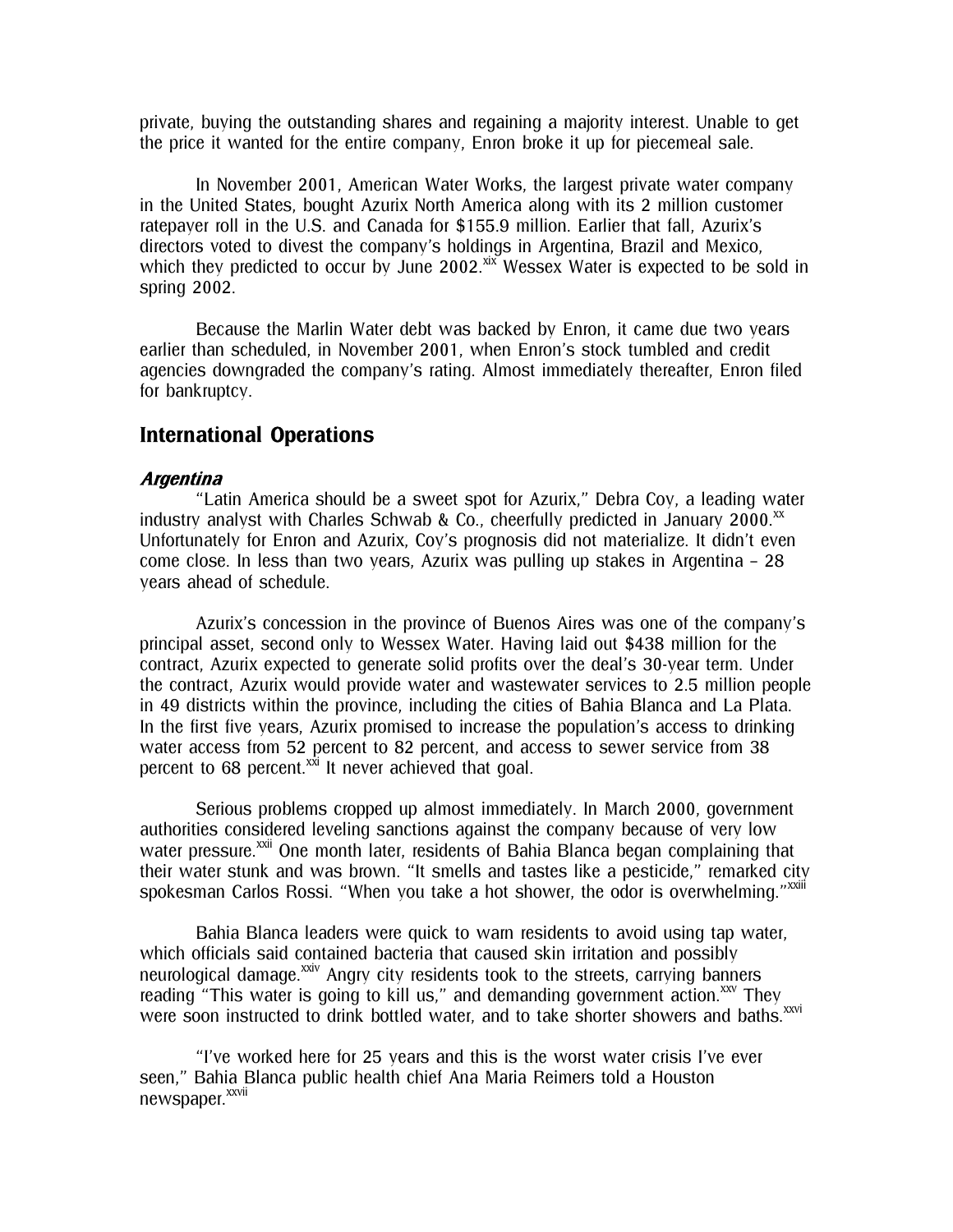The provincial regulatory agency, Organismo Regulador de Aguas Bonaerenses (ORAB), ordered Azurix to deliver free potable water to hospitals, sanatoriums, health centers, first aid facilities, schools and all people affected by the emergency until water quality met contractual standards.<sup>xxviii</sup> ORAB also required Azurix to keep chlorine levels high enough to quarantee the microbiological safety of water. $\frac{x}{x}$  The situation grew so severe that ORAB prohibited Azurix from charging users in Bahia Blanca and Punta Alta for the period between April 12 and May 31,  $2000$ . $\frac{xx}{x}$ 

Tests conducted by Azurix and the provincial government did not find toxic substances in the water. The source of the smell and odor was determined to be higher-than-usual algae levels in a government-operated reservoir. In response, Azurix claimed that the government was required to build algae-removing equipment, which the company said had not been done at the time of the problems. Accordingly, Azurix asked to be reimbursed for costs stemming from the snafu.<sup>xxxi</sup> The dispute did not have a clear resolution. The province refused to reimburse Azurix but allowed the company to reduce the amount it was required to invest under the contract.

Problems continued. Most of La Plata did not have water service for several days in the summer of 2000-01.xxxii A review of ORAB documents for the period of Azurix's operations reveals that the agency spent the bulk of its time dealing with Azurix's contract. Throughout the company's presence in the province, ORAB systematically confronted Azurix about water pressure and service availability problems, and levied heavy fines for the company's failure to provide reliable water service, which the contract required.

In less than a year, Azurix's sweet spot had soured to the point that, in December 2000, ORAB fined the company \$250,000 for breach of contract. ORAB cited interruption of sanitary services due to Azurix's operation errors. In May 2000, three cities experienced a two-day interruption of service. Two months later, service was interrupted again in two of these cities.<sup>xxxiii</sup>

Azurix's poor performance prompted Buenos Aires' public works minister to declare that the company was "not fulfilling the expectations of users," and to call for an urgent solution to water quality and availability problems.<sup>xxxiv</sup>

In January 2001, provincial Governor Carlos Ruckauf, who would later become the country's foreign minister, asked legislators to cancel the contract: "We are talking about a company that is not functioning as it should. It is performing badly in Bahia Blanca, in several areas in the interior of the province, and here, in La Plata, it has had the audacity to demand a rates increase..."<sup>xxxv</sup>

Argentinean Economy Minister Jose Luis Machinea was reported to oppose canceling the contract because a bank that provided capital for the country's economic rescue package held an interest in Azurix.<sup>xxxvi</sup>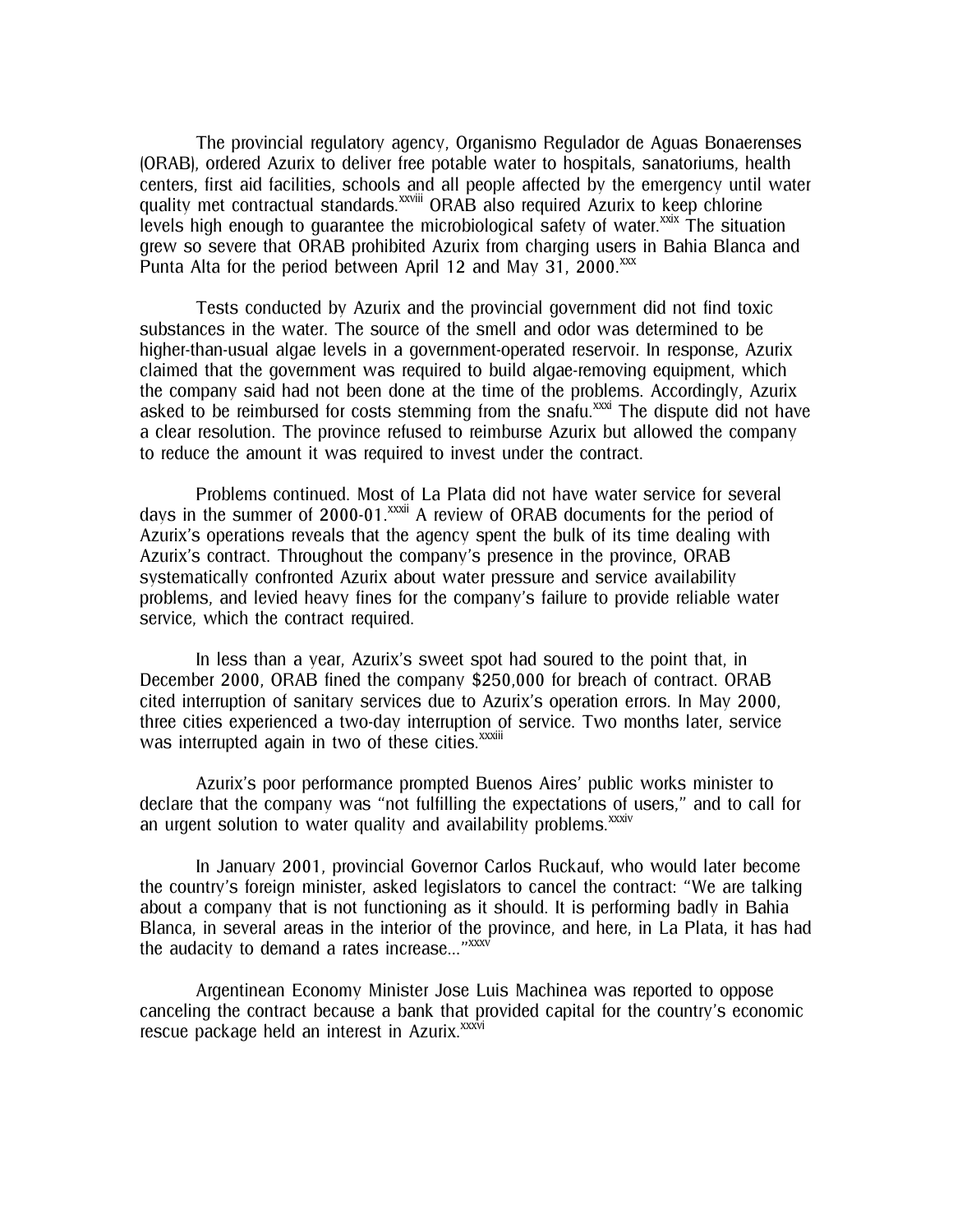In February 2001, Azurix reached a settlement with the provincial government that allowed the company to invest significantly less than the \$350 million that was originally promised.

Six months later, Azurix was fined another \$250,000 for improper billing, including over-billing 3,800 customers.<sup>xxxvii</sup> Six more fines followed in November and December: \$50,000 for releasing untreated effluent<sup>xxxviii</sup>; three \$50,000 fines for exceeding permitted effluent levels<sup>xxxix</sup>; \$100,000 for a 30-hour service interruption<sup>xl</sup>; and yet another \$250,000 fine for a 50-hour service interruption.  $X<sup>1</sup>$ 

Finally, in October 2001, Azurix announced plans to withdraw from the contract altogether, accusing the province with failing to live up to its end of the deal. Azurix complained that it couldn't earn enough money and adequately serve customers because the province would not allow the company to charge rates specified in the contract and would not deliver promised capital improvements.<sup>xlii</sup> The province countered with its own claims of contract breaches by Azurix.

Azurix the filed a claim with the World Bank's International Centre for Settlement of Investment Disputes under the provisions of a treaty that allows investors from one country to pursue arbitration proceedings against foreign governments. Azurix claimed that Argentina had appropriated its investment and sought to recover damages in excess of  $$600$  million.<sup>xliii</sup>

After announcing that it would default on the contract and discontinue operating the systems by January 2002, Azurix announced it would provide services through March in an effort to facilitate a smooth transition.<sup>Xliv</sup> Yet, even the transition period has not been smooth. In January 2002, ORAB demanded that Azurix provide water free to the Cambaceros neighborhood of Ensenada, in response to persistent water interruptions during the previous four months. Azurix's solution was to have water trucked in.<sup>xlv</sup>

#### Ontario, Canada

In July 2001, Ontario's Ministry of the Environment levied eight charges against Azurix North America under the Ontario Water Resources Act. Seven of the charges related to the company's alleged failure to adequately treat sewage between January and December 1999. Another charge alleged that not every operator at one of the company's plants held a proper license between May and December 2000.<sup>xlvi</sup>

In August 2001, Azurix pleaded guilty to 19 charges brought under state and federal statutes and was fined Cnd\$168,000. Three months later, the province's Ministry of Environment fined Azurix Cnd\$16,000 for using an uncertified operator to fix pumps at another plant during a labor dispute in August 1999. $x^{\text{tvii}}$ 

After American Water Works bought Azurix North America in November 2001, the company's problems did not end immediately. In December 2001, a malfunction at an Azurix-operated facility in Haliburton County resulted in a discharge of raw sewage into Kashagawigamog Lake. After an estimated 68,000 liters (18,000 gallons) of raw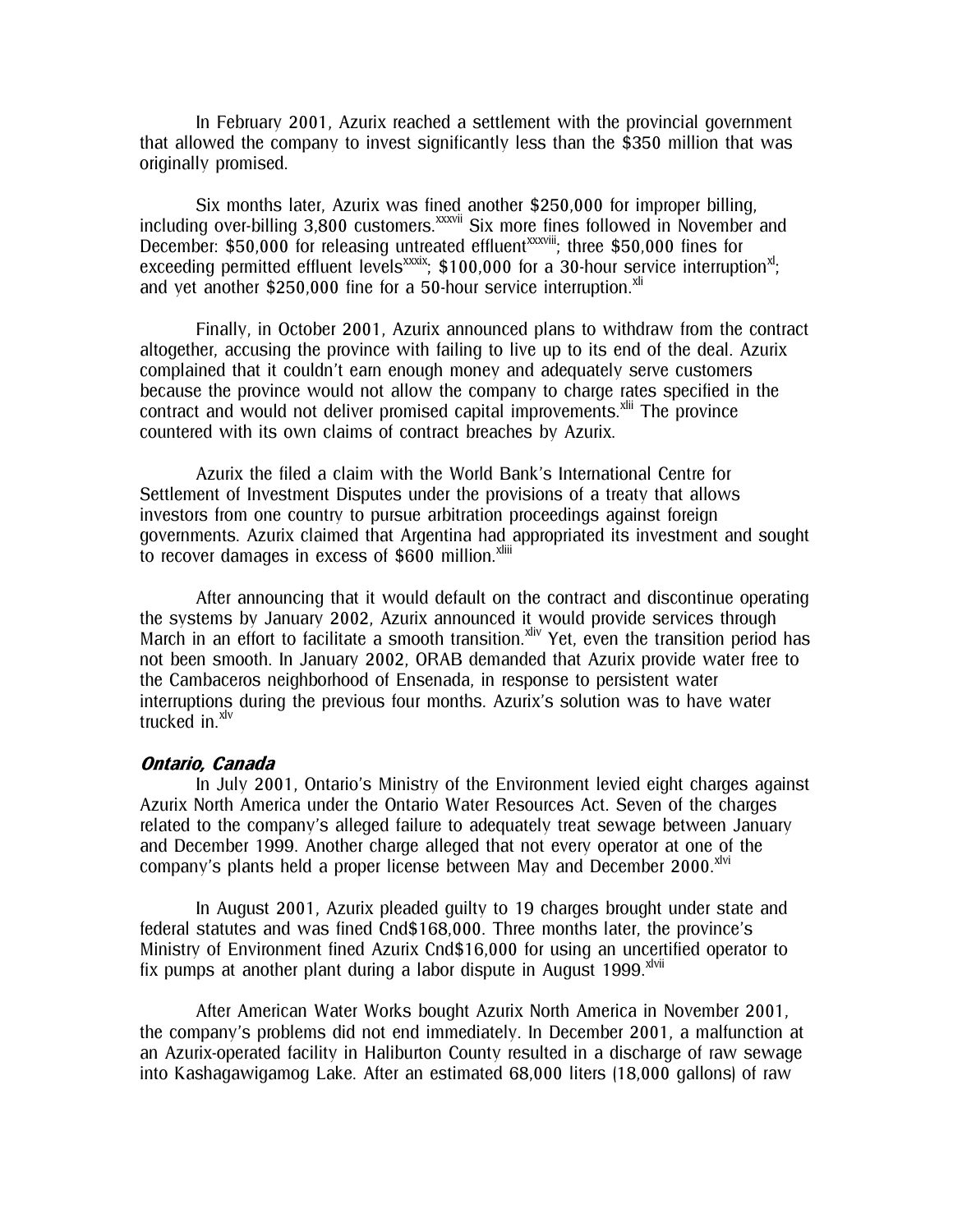sewage flowed into the lake, the regional medical officer advised residents to boil their water for the next two days. **xlviii, xlix** 

In February 2002, Azurix and Terratec Environmental Ltd. were charged with two more environmental offenses. This time, the province's Environment Ministry alleged that the companies applied biosolids, resulting from sewage treatment, too close to residential areas, fouling the air. The companies are scheduled to answer the charges in court in April 2002.

#### Ghana

When the government of Ghana, encouraged by the World Bank, decided to privatize water services in Accra, the country's capital and largest city, Azurix jumped at the opportunity.

In 1999, Ghana's Ministry of Works and Housing chose Azurix over two French water giants Suez Lyonnaise des Eaux and Vivendi Environnement. The companies challenged the award. According to Rudolf Amenga-Etego of the Integrated Social Development Centre in Ghana, there were allegations of Enron/Azurix giving \$5 million in kickbacks to certain politicians. Because of significant public protest, the contract offer was withdrawn and the bidding process was started over.<sup>li</sup>

Peter Harrol, head of the World Bank's operations in Ghana, acknowledged "suspicions of corruption, and a draft schedule of payments by Azurix showed a \$5 [million] upfront payment." Azurix officials denied committing bribery.<sup>lii</sup>

In the wake of the bidding scandal, the World Bank in 2000 backed out of a deal to contribute \$100 million toward a \$285 million water pipeline project in Ghana.

## Commodification of Water

#### Florida

Florida faces water shortages. With the state's population expected to grow by 5.5 million people by 2025, stress on water resources will mount significantly.

However, what most people see as an environmental and development concern, Enron and Azurix executives viewed as a money-making opportunity. Azurix spent a great deal of time, money and effort to promote the idea of treating water as a commodity that could be traded for profit. The company argued that the "free market" could solve the state's water supply problems because private businesses are more innovative and efficient than government agencies.

Azurix made an ambitious proposal: to help restore the Everglades, a unique wetlands system – the second largest in the world – that for decades has been drained to provide water and dry land for farming and real estate development, and which has been fouled by agricultural runoff. For a state seeking ways to fund its share of the \$7.8 billion project, the proposal was attractive. This was not a free lunch for the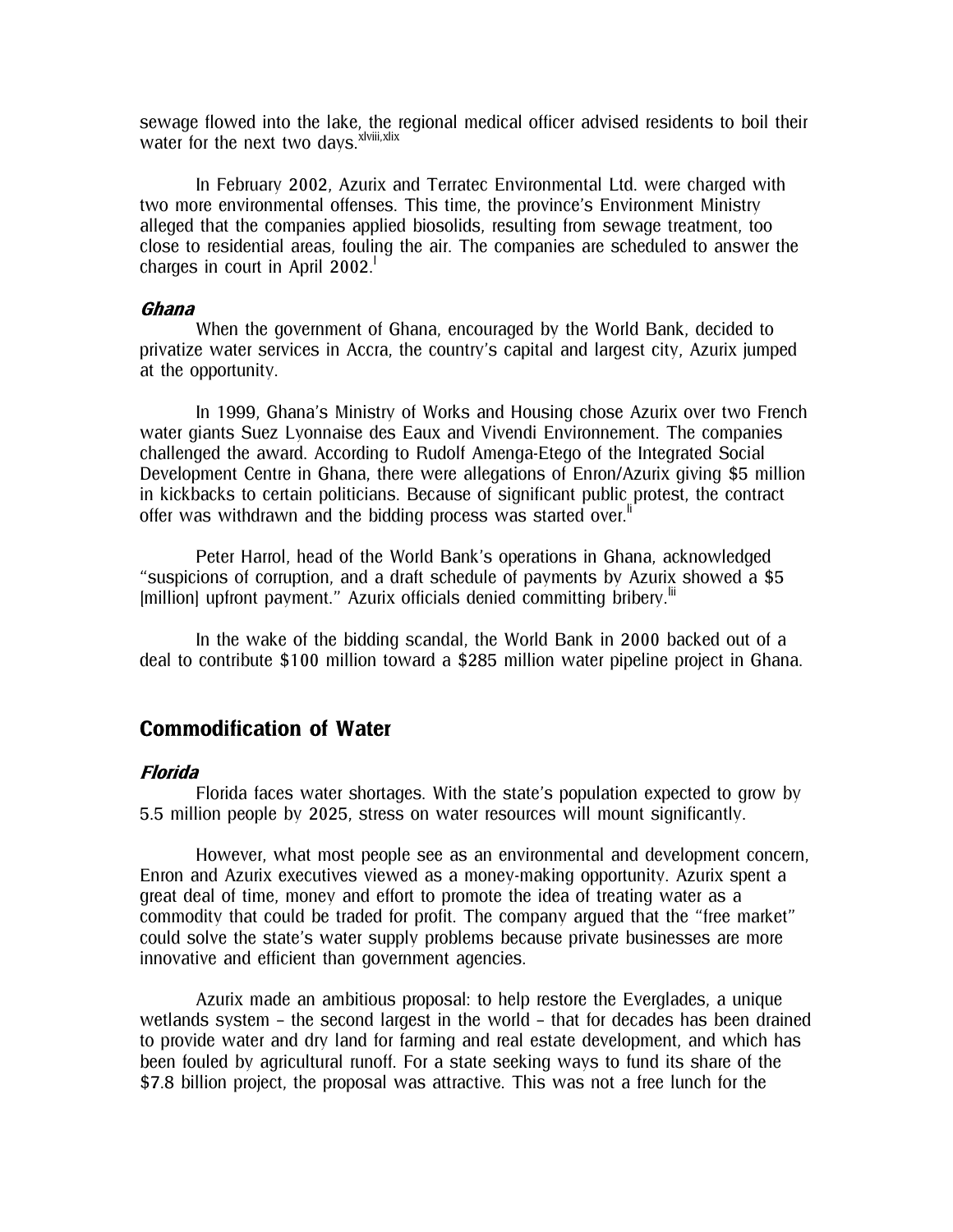state, however. In return, Azurix wanted the right to sell water from the vast, ecologically sensitive marsh known as the "river of grass."

To lobby state officials and lawmakers, Azurix hired James Garner III, Florida's leading water law expert, former chair of the South Florida Water Management District (SFWMD) and former chair of the Governor's Water Resource Commission. I The company also hired Cathleen C. Vogel, SFWMD's former director of government and public affairs, as a lobbyist. <sup>In</sup> Vogel had co-written an article promoting water markets for the think tank Jeb Bush set up after losing the 1994 gubernatorial election. She also donated \$500 to Bush in 1998.<sup> $\nu$ </sup> In addition, Azurix hired Jon Wodraska, former executive director of SFWMD, for a top management position. Bringing aboard former SFWMD officials was a wise move for Azurix – the district is the local sponsor of the Everglades restoration.

Florida's water, in itself, is a free resource. Residents pay only the costs related to treating and delivering it. Utilities, cities, farmers and companies wishing to withdraw water must obtain a permit from one of the state's five water management districts. In doing so, it must be proven that the use of the water would be reasonable and beneficial. Whatever amount of water that is not used cannot be sold.

Enter Azurix, which wanted to change the status quo and make these permits tradable – a change that would require legislative action initiated, in part, in the state Senate Natural Resources Committee. Enron was no stranger to committee members. In 1998, Enron gave \$1,000 in campaign contributions to Ginny Brown-Waite, who would later become committee chair. James King received \$500 in 1996 and \$500 in 1998. Ken Pruitt received a total of \$1,500 in 1996 and 1997.<sup>M</sup>

In March 2000, state Sen. John F. Laurent carried the ball for Azurix, introducing a bill to allow permit holders to lease the already-allocated water within SFWMD's Southern Water Use Caution Area.<sup>Ivii</sup> Parroting Enron's energy deregulation party line, the bill claimed that "private-sector market approaches could provide the flexibility, innovation and cost efficiency lacking in the current regulatory structure for consumption of water."<sup>Iviii</sup>

The bill also would have freed third parties seeking to lease water from permit holders from the requirement of obtaining individual water permits,  $\frac{dx}{dx}$  thus bypassing the beneficial and reasonable use test.

Laurent received \$2,000 in campaign contributions from Enron between 1995 and 1997, and \$500 from Vogel in 1998, one year before she became Azurix's lobbyist.

Azurix's lobbying strategy was a full-court press. Besides hiring leading water experts with connections to SFWMD, the company also secured a meeting with Gov. Bush, who had previously expressed support for the principle of water privatization. Garner, Rebecca Mark and Jon Wodraska all met with Bush in the fall of 1999.<sup>1x</sup>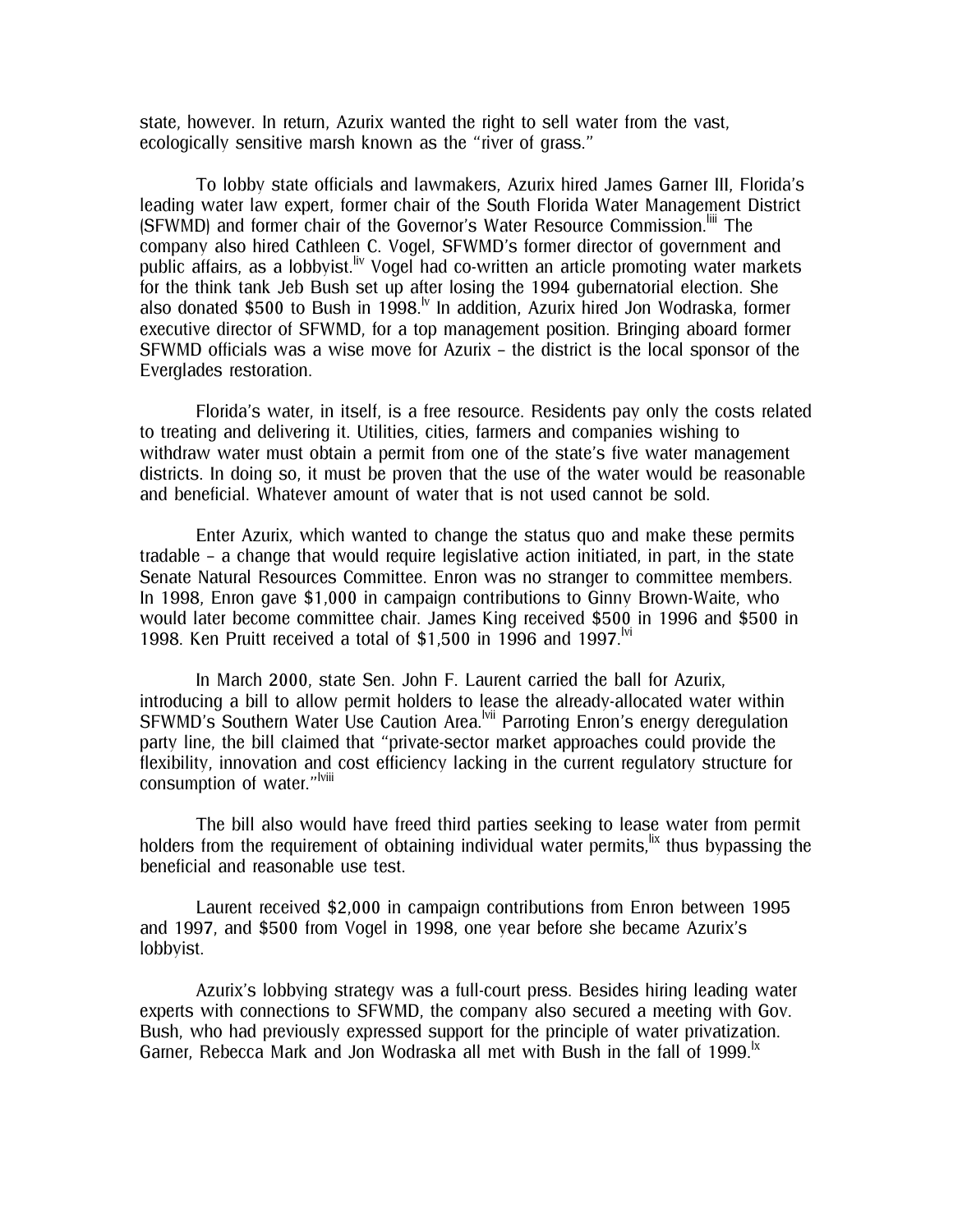Bush's spokesman denied that the governor was behind the idea: "They came, they met, they left and nothing happened. End of story."<sup>|xi</sup> Nevertheless, soon after Azurix came out with its Everglades proposal, Bush appointed Garner to his Commission on Everglades.<sup>Ixii</sup>

#### Madera County, California

In October 1999, Azurix purchased the 13,600-acre Madera Ranch for \$31.5 million<sup>lxiii</sup> from Heber Perrett, who paid just \$8 million for the land eight years earlier.<sup>lxiv</sup> Perrett bought the property after discovering that the aquifer underneath the property could be used for water storage. When Perrett tried to sell the property to the U.S. Bureau of Reclamation, however, the deal was blocked by local opposition and Congress' refusal to help finance the purchase.

Azurix believed that it could accomplish what Perrett and the Bureau could not: to develop, own and operate a water bank. Azurix executives had so much confidence in the project – and were putting so much hope into their entry into water resource management – that they were willing to invest nearly four times what Perrett paid for the land.

Azurix's idea was to store surplus water during the wet periods – up to 400,000 acre-feet, or 130.5 billion gallons – and sell it during dry periods.  $\mu$ 

In the face of Azurix's confidence, however, state and federal officials doubted the merits of the project, according to documents released under the Freedom of Information Act at the county's request. The U.S. Fish and Wildlife Service pointed out that a report by the Bureau of Reclamation did not adequately address biological issues, such as wildlife habitat protection, and gave superficial treatment to many endangered species. <sup>Ixvi</sup>

In March 1999, the Madera County Board of Supervisors voted unanimously to require anyone wanting to extract and export groundwater to buyers outside of the county to apply for and obtain a permit. <sup>Ixvii</sup> The ordinance reflected the sentiment among the local farmers, who have long opposed the idea of water bank in Madera.

Azurix launched an elaborate public relations effort to persuade county officials and residents to allow the project to go through. The company did mass mailings. It hosted an "open house." Many residents, however, were not swayed. Signs could be seen along Highway 99 calling to stop Enron and Azurix from buying the county's water.

Azurix executives made many visits, both official and personal, to Denis Prosperi, chair of Madera Ranch Oversight Committee. Prosperi repeatedly told the company to apply for a permit. Azurix never did.<sup>Ixviii</sup> The company claimed it was performing expensive engineering studies to demonstrate the project's feasibility and environmental sustainability but never made any such studies public. Some county officials have questioned whether this was a public relations ploy, and whether the company was simply reusing previous studies.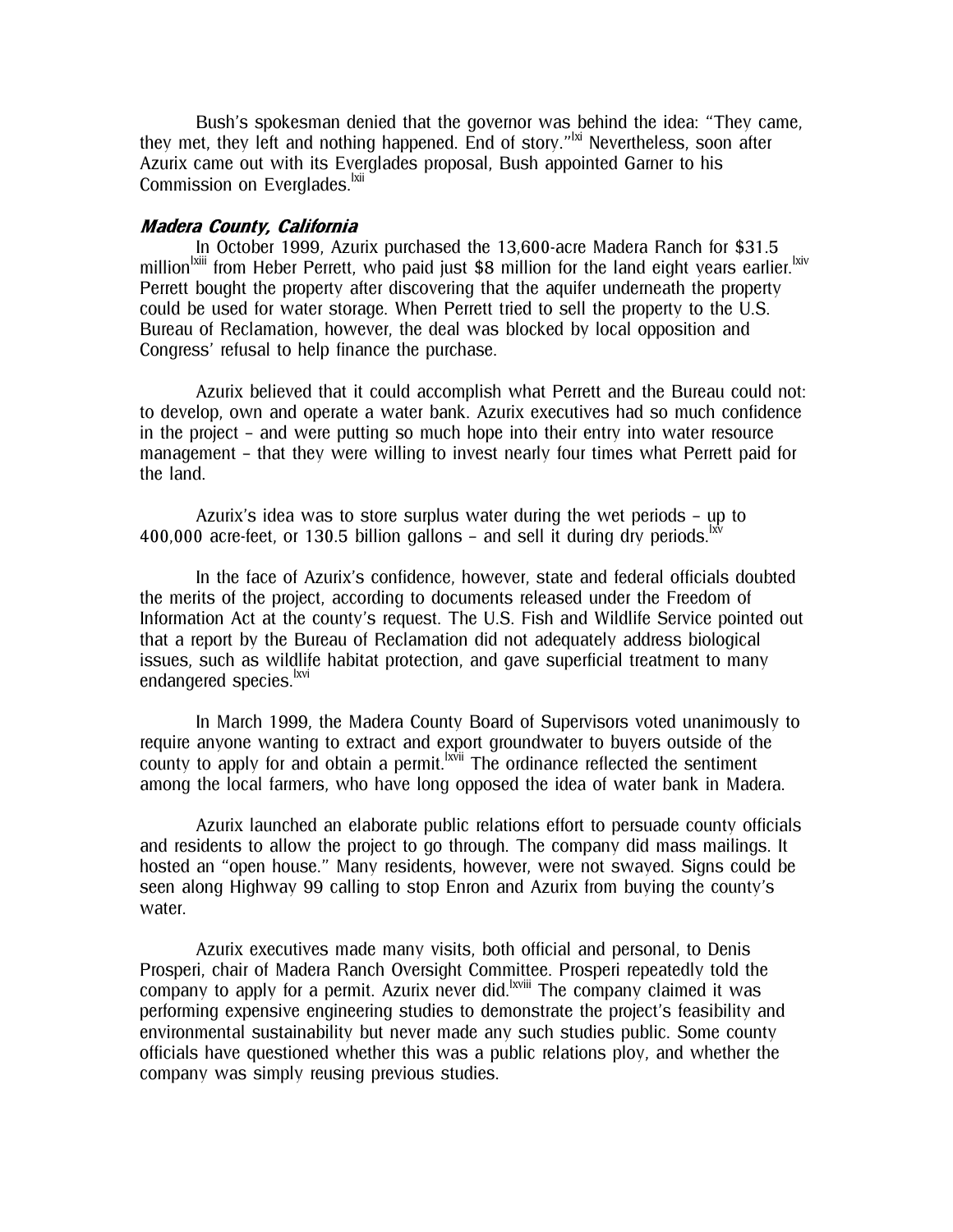Azurix persisted, suggesting that it would help the county build a new multimillion-dollar government center in return for the county's approval of the water bank. Still, the county did not bend.<sup>lxix</sup>

Some elected officials interceded on Azurix's behalf and asked Prosperi to allow the project to go forward. A staff member for one state elected official made it clear to Prosperi that there would be a financial reward if he went along.  $\frac{1}{x}$  "Enron thought they had political muscle to make it go forth," said Prosperi, but Madera County would not capitulate.<sup>lxxi</sup>

While fighting the local battle in Madera County, Azurix was also pushing at the state level. In December 1999, Enron, on behalf of Azurix, donated \$25,000 to the group that advocated passage of California's Proposition 13 of  $2000^{lxxii}$  – a \$1.9 billion water bond issue intended to finance projects to stabilize California's water supply and help the environment. The bond proceeds potentially could have been used to subsidize Azurix's water bank project.

Earlier that year, Azurix gave \$20,000 in campaign contributions to California Gov. Gray Davis.<sup>Ixxiii</sup> Davis appoints the director of the Department of Water Resources, the agency that approves grants and loans for groundwater storage projects under Proposition 13.

Despite the company's aggressive efforts to persuade decision-makers to permit a water bank, local farmers opposed to the project got their way. Madera Ranch became Azurix's another failed investment.

#### E-Ventures

In February 2000, Azurix unveiled a new Web-based service to facilitate trading, storing and transporting water – Water2Water.com. Modeled on commodities trading, the Web site was designed to allow water right holders to offer surplus water to willing buyers. Infrastructure owners could offer excess capacity to traders needing to transport or store water. In turn, Azurix would make a commission on each transfer.

Azurix counted on further deregulation of the water industry and development of water markets to make this Web startup a success. Then Azurix's Chairman Rebecca Mark said at the time: "Until now, who gets water has been a government decision. It's time to assign more economic value to the resource, and that's what a market can do. What we're after is the creation of a market."<sup>Ixxiv</sup> In July 2000, Water2Water.com was among Forbes' top 200 business-to-business Web sites, and one of the top 10 energy and utility sites.

In August 2000, Azurix began a pilot program aimed at using the Web site to stimulate water transfers in the Lower Rio Grande. The company obtained water rights information from the Rio Grande watermaster, which the Texas Natural Resource Conservation Commission created to enforce water rights compliance, monitor the natural conditions and coordinate diversions.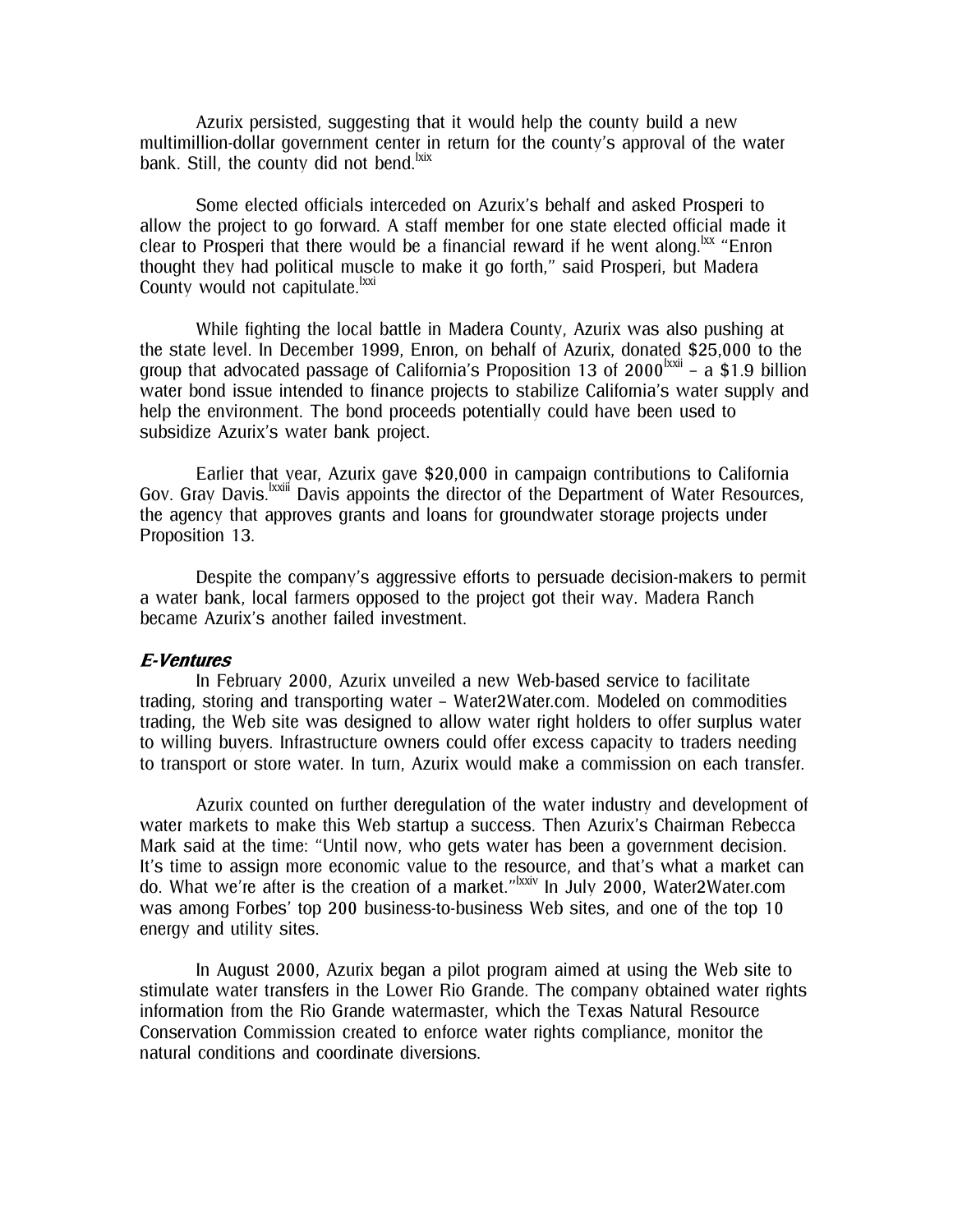Azurix, however, erred in calculating that markets were at the stage where they could generate profits relatively quickly. Large transactions are hard to come by; the owners of conveyance infrastructure are not effectively required to permit access to its unused capacity; and the environmental approvals to extract water can be hard to attain. Water2Water.com soon went offline.

WaterDesk.com was another Azurix e-business venture, created to match buyers and sellers of water equipment, chemicals, and services. The startup did not get far. In April 2000, president Chris Wasden resigned, blaming Azurix for refusing to cut the company's ownership of the Web site to below 20 percent, thus compromising neutrality.<sup>lxxv</sup>

### Controversy in the United States

#### Houston, Texas

In 2000 and 2001, Azurix became engulfed in a controversy over a water treatment deal in Houston. The city sought a private contractor to design, build, maintain and operate a water treatment facility on Lake Houston for approximately \$150 million. The contract could eventually involve as much as \$2.7 billion in construction work.<sup>lxxvi</sup>

The city established the Houston Area Water Corporation, "The Hawk," a government corporation created primarily to get around the state bidding laws. Not long after its creation in August 2000, the group was criticized for being unusually secretive. The *Houston Chronicle* reported that when two City Council members asked to see the company's proposals, staffers asked them not to bring advisers with them, and one council member was told not to take notes.<sup>Ixxvii</sup>

A persistent rumor took root that Azurix, a hometown player with significant connections to Mayor Lee Brown's administration, would get the contract. Brown had a good relationship with Kenneth Lay, then Enron's chairman and a board member of Azurix. The rumor was reinforced when city officials acknowledged that the broadly worded conflict-of-interest policy targeted US Filter, one of Azurix's two competitors for the contract.<sup>Ixxviii</sup>

Then, according to the *Houston Chronicle*, a reported "hour-long heated argument" ignited at a mayoral fundraiser between Hawk Chair David Berg and City Attorney Anthony Hall over the possibility that Azurix would lose the bid. Hall later claimed that he was critical of a procedural change that would demote Azurix from its number one position atop the list of contenders. Discussions with city officials preempted the change and Azurix was again considered the front-runner. xxix

Azurix assembled an impressive lobbying team to pressure city officials. The company hired Sue Walden, a former Brown fundraiser  $\frac{1}{x}$  whose husband is a close political adviser to the mayor. Azurix also hired former City Attorney Gene Locke; Joe B. Allen, a water expert with strong ties to the local Republican Party; and Harris County Commissioner El Franco Lee.<sup>lxxxi</sup>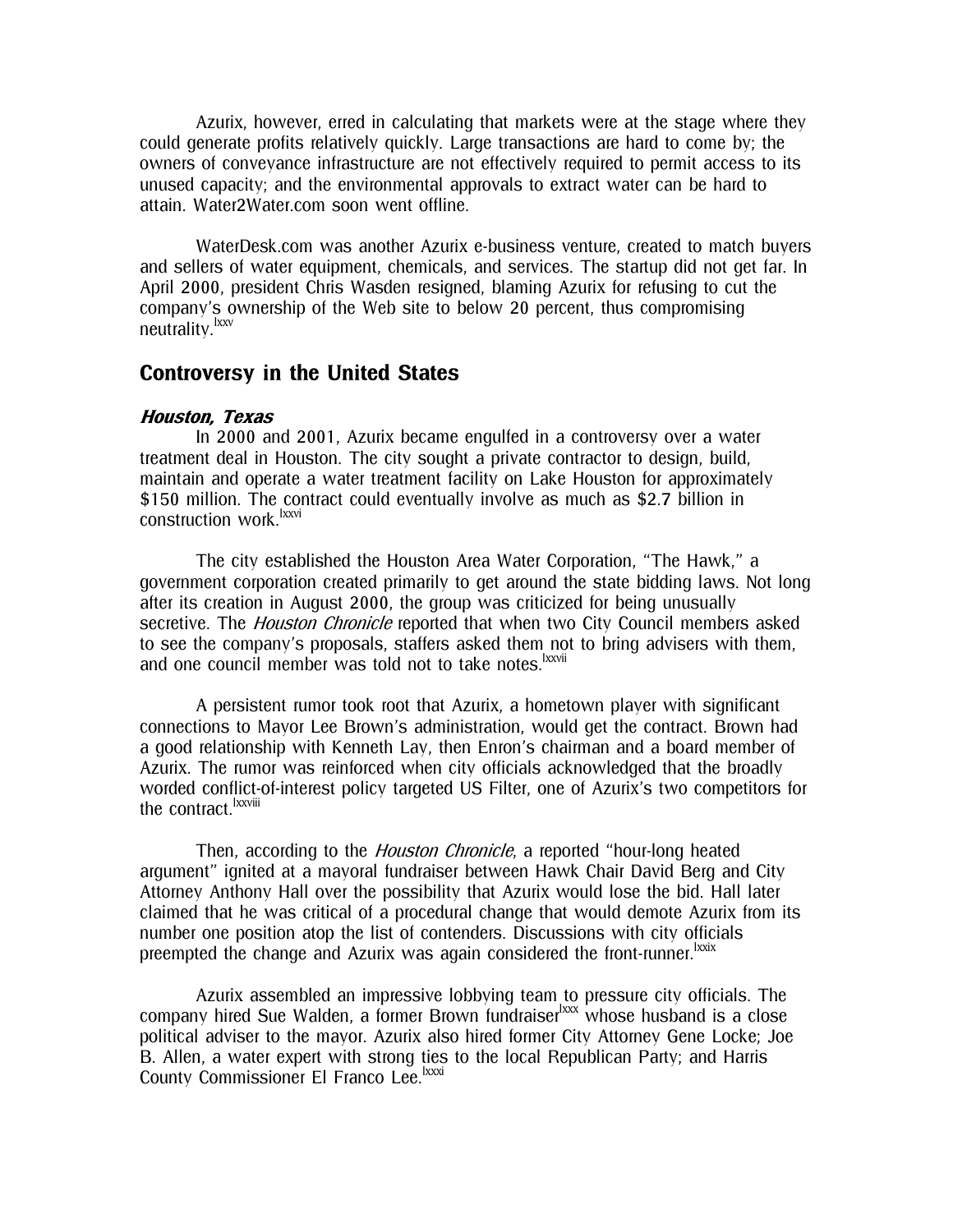It was soon discovered that Mayor Brown previously owned stock in Azurix. His portfolio managers bought 1,000 shares in August 2000, just three months after Azurix submitted its proposal to the city's Public Works Department. Brown sold the stock a month later, though he did own the shares when he and City Council created the Hawk. Brown, however, denied knowing about the purchase and said that he sold the stock after realizing the potential conflict.<sup>LXXXII</sup>

In May 2001, after three initial recommendations favoring Azurix, the Hawk awarded the contract to California-based Montgomery Watson. The firm was chosen because its bid was lower and because of uncertainty associated with Enron's impending sale of Azurix North America, the branch that sought the project. The City Council approved the contract the following July.lxxxiii During the same meeting, council members also approved an unrelated contract with Azurix to operate and maintain another water treatment plant.<sup>lxxxiv</sup>

Discussing the contract on ABC News this past January, Hawk Chair David Berg said, "I got a sense that Enron thought this contract was theirs as a matter of divine right," adding that the company did not deal straight with the Hawk. Exxv

#### Fulton County, Georgia

Azurix became a focus of another controversy in Fulton County, which includes most of Atlanta. The county in 1999 decided to hire an outside company to do design, construction, operations and maintenance work at its Camp Creek Water Reclamation Facility, which was in need of expansion. The county also wanted to outsource operations of the Little Bear Creek Facility and 13 pumping stations.

The bidding documents, which took a year to prepare, were released in September 2000; bids were received the following February. A county committee recommended that Azurix receive the 15-year contract, even though the company's \$126.8 million bid was \$13 million higher than the bid of the first runner-up US Filter.<sup>Ixxxvi</sup> Under the committee's rating system, Azurix received 442.75 points, a mere 11 points higher than US Filter's rating.

Fulton County officials and local newspapers suggested that the process may have been tainted. Following a one-month delay caused by the grumblings, the county commissioners voted 5-2 to award the contract to Azurix. County officials explained that they liked Azurix's proposal to use ultraviolet treatment (UV) instead of chlorine, and to accept full liability.

There is more to the UV issue than meets the eye. The county's bidding documents did not state its preference for UV. After the bids were submitted, the public learned that two years earlier, then-Public Works Director Terry Todd told the state's Environmental Protection Division that the county would install a UV system at the Camp Creek facility, even though the state office did not specify its preference for UV or chlorine. **IXXXVII** The bidders were not aware of Todd's communication, and had to rely on the bidding documents, which were neutral on the treatment issue.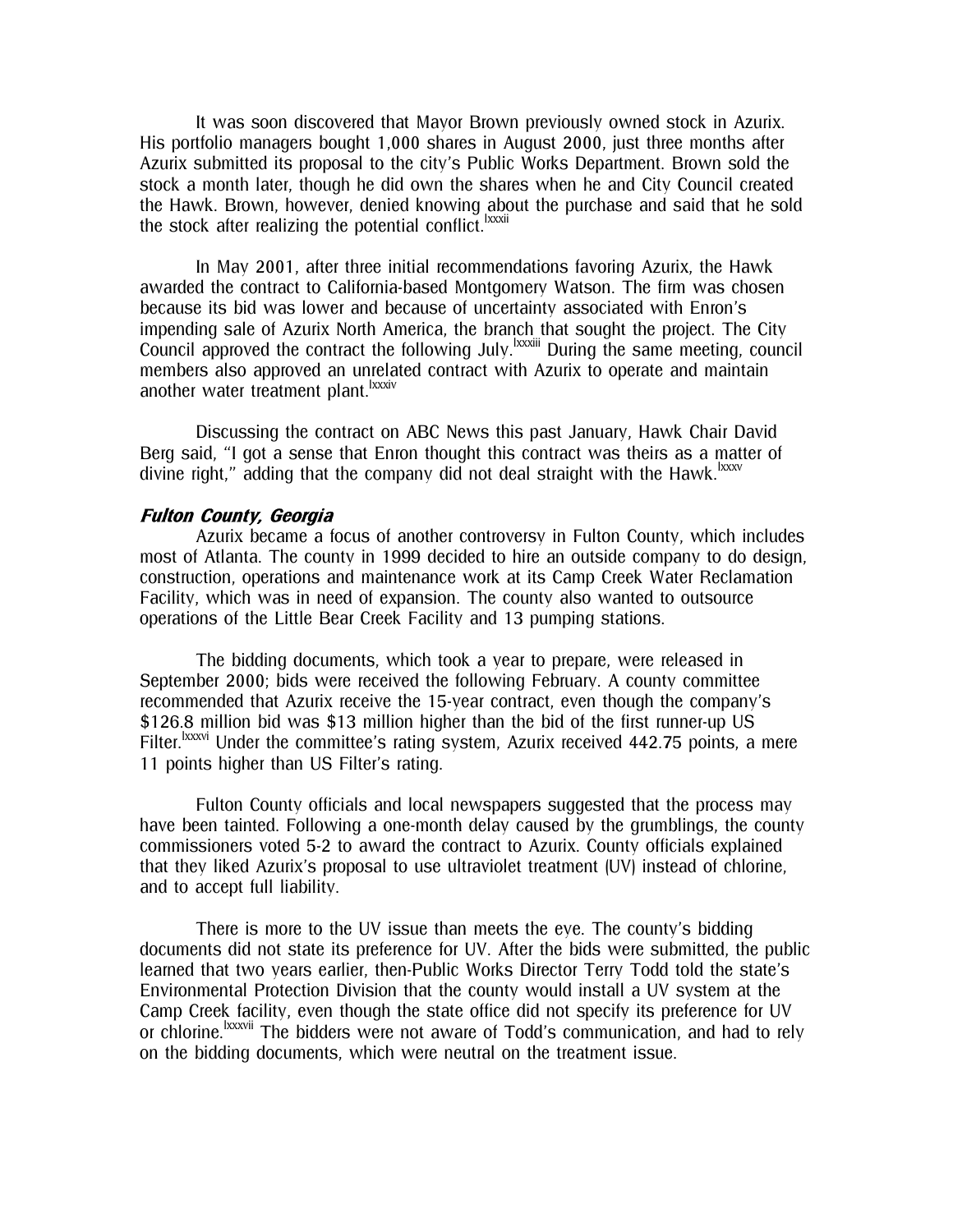Another item in Azurix's proposal that attracted the committee's attention was the company's willingness to accept full liability without any limitation. US Filter proposed a limitation of \$100,000 after one year and \$35,000 in each year following. When Azurix North America submitted its proposal, it acted as its own guarantor. At that time, Azurix had an estimated net worth value of only \$136 million<sup>Ixxxviii</sup> and its future was uncertain. Most water consultants and attorneys would be skeptical of a company that guarantees universal coverage, knowing that unless the terms of liability are strictly defined, any significant dispute would end up in court.

No one could miss Azurix's poor financial performance. In October 2000, four months before the company submitted its Fulton County bid, its stock was a mere one-seventh of its peak of \$23.88 in July 1999. A month after Azurix submitted its bid, Enron took the company private and put it up for sale. When the committee recommended Azurix, the company's future was anything but certain.

The *Atlanta Journal-Constitution* introduced another interesting angle to the story. RMJ Construction Managers was one of two consultants hired by the county to help choose the winning bidder. The newspaper reported that RMJ is a consortium of three politically well-connected firms that have received numerous local government contracts.<sup>lxxxix</sup>

Terry Todd, who had since become deputy county manager, explained that although RMJ did not submit a written evaluation, he was sure the consortium was asked to do some work on the review. $x^{\alpha}$  One of the firms, Jordan, Jones & Goulding, was Azurix's partner in a joint venture formed to operate a water treatment plant being built in nearby Jackson, Barrow and Oconee counties.<sup>xci</sup>

County Commissioner Emma Darnell was most critical of the decision to award the contract to Azurix. She complained at a commission meeting: "Let me tell you what privatization does. ... It does not benefit the public. We are experiencing that over in Atlanta now with the privatization of the water system… It does not benefit the consumer. It benefits a few. And sometimes they benefit us at election time." $x$ cii

Darnell also criticized the consulting attorneys' refusal to fill out disclosure forms to identify any possible conflicts of interest – even though these attorneys de facto participated in the selection. Finally, she brought to the commission's attention the fact that the county's technical consultant, Malcolm Pirnie, identified among Azurix's weaknesses its limited design-build-operate and wastewater experience.

## Conclusion: Learning from Mistakes

Water is arguably the planet's most essential public resource. Accordingly, the many lessons than can be gleaned from Enron's brief but "exciting" tenure in the water business should not be overlooked.

Overall, public utilities have a solid record of managing this resource. True, some public agencies have at times performed below expectations. However, because they are accountable directly to the public, problems can be promptly addressed. This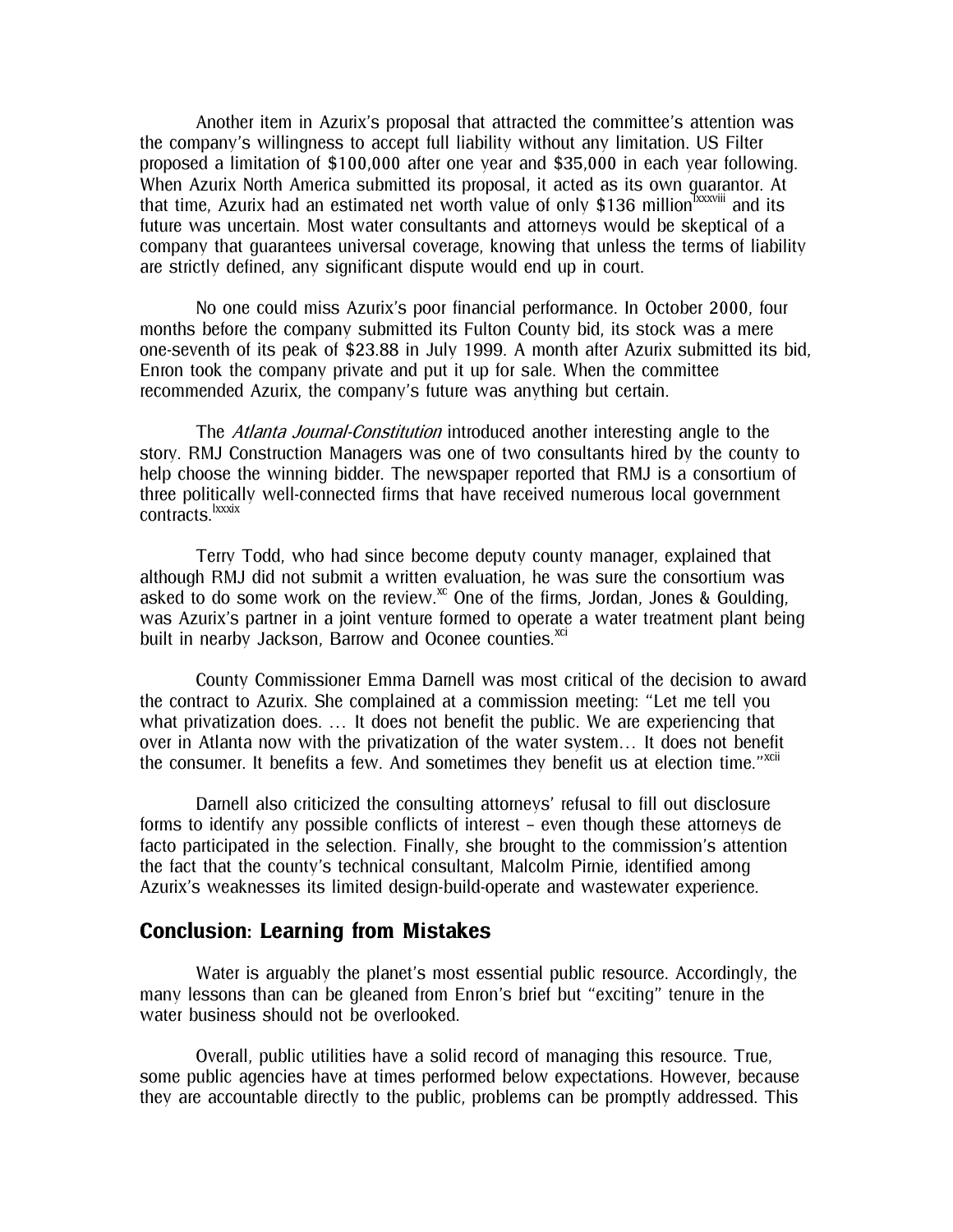is not the case with private companies. Enron's experience in the water business highlights many issues that could arise if a community chooses to privatize its water services.

The capability and financial stability of a water company is critical to any contract. Capital is needed not only to pay for improvements and upgrades, but also to guarantee liabilities. If a violation of water quality or effluent standards results in fines, the company must be able to pay the fines while also investing to comply with these standards to avoid future violations. Had Azurix North America not been sold to American Water Works, its commitment to assume full liability in Fulton County would have been meaningless now, as the bankrupt Enron can no longer back Azurix's guarantees.

Enron taught us that company financial reports may not accurately reflect critical financial measures such as debt-to-equity ratio. And, the incredible pace of consolidation in the water industry over the past five years poses the question: Do water companies have the means to fulfill contractual promises over the long term? If a company becomes insolvent, customer access to adequate water service could be jeopardized, and the taxpayers most likely would be forced to pick up the tab.

Financial woes are not unique to Enron and Azurix. Tampa Bay Water, a public agency that provides water to customers in Tampa, Fla., is facing fines from the Southwest Florida Water Management District if it does not complete construction of a Tampa Bay desalination plant on time. Stone & Webster, engineering firm hired to design and build the plant went bankrupt, and Covanta Energy, which replaced it, is now in financial turmoil itself. It failed to put up a performance bond as required under the contract, jeopardizing Tampa Bay Water's efforts to obtain financing for the plant.<sup>xciii</sup>

Private operations do not always translate into good service. Just ask Azurix's customers in Argentina, who experienced poor water quality, service interruptions, low pressure and subpar water treatment. Azurix's operations in Ontario brought environmental and operational violations, resulting in fines amounting to nearly Cnd\$200,000.

Simply put, the goal of private companies is to earn profits for shareholders. To maximize profits, they seek to minimize costs. This could come – and has been illustrated to come – at the expense of service quality. On this point, a systematic assessment of the purported merits of water privatization has not been conducted. As a result, many promises by private companies are based on speculations.

Azurix is not the only company with a history of service problems. In Lee County, Fla., county officials in October 2000 chose to return the water and sewer systems to public control after an audit revealed serious problems with the private contractor Severn Trent. Equipment was not maintained in acceptable working condition. Hazardous waste was poorly handled and reported. Preventive maintenance was performed late and some work was not done at all.<sup>xciv</sup> After public control was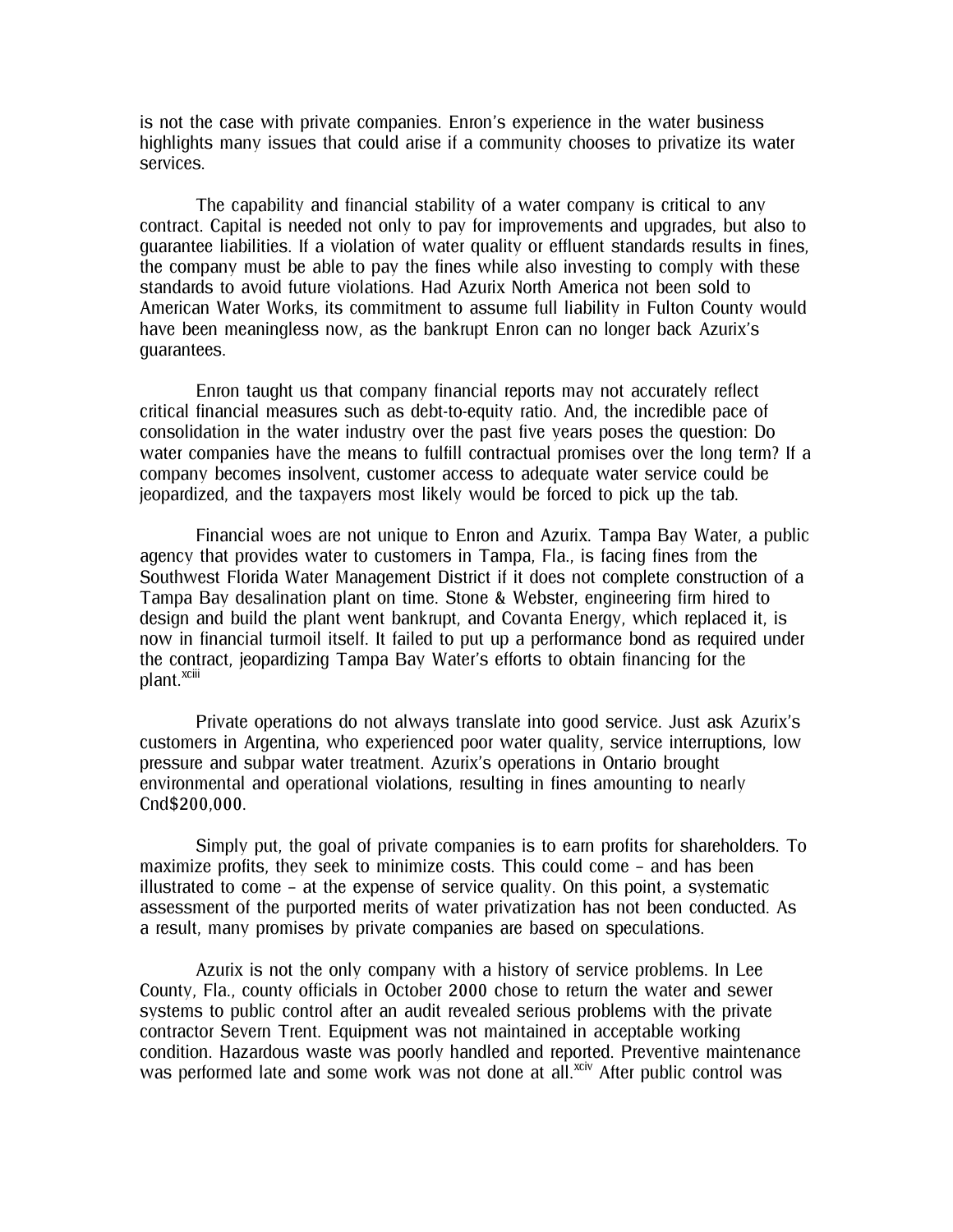restored, the county's utility director estimated the company's failure to properly maintain infrastructure would cost citizens more than \$8 million.

In Atlanta, which contracted out the operation and maintenance of its water system to United Water in 1998, the city soon began receiving complaints of slow service, broken fire hydrants and brown drinking water flecked with debris. A recent audit of the contract reported a growing maintenance backlog, the company's failure to meet its financial obligations, and significantly lower training hours than required by the contract. The company also experienced difficulties meeting performance targets for pH, turbidity and phosphate at one of its plants and took longer than required by the contract to install meters and respond to meter leaks. At the same time, the company asked for almost \$38 million of additional payments through change orders and sought to increase the contract by \$80 million.

Contract disputes pose another significant risk for municipalities. In Argentina, when government officials ruled that Azurix violated its contract, the company disputed the claim and passed the blame on to the government. Disputes over contract language could prove especially problematic when officials who participate in contract negotiations are no longer in office. In the end, cities and their residents may not receive the services they paid for. Even industry consultants agree this could be a problem.

The prospect of privatizing government functions such as water and wastewater systems also raises the possibility of corruption and improper exercise of political influence. Azurix's bids for major contracts ignited controversies in Fulton County and in Houston. This is not a new phenomenon. Executives of leading multinational water companies have been indicted on criminal charges, and, in one case, imprisoned for bribery. In 2000, executives of United Water working under a water contract in Atlanta gave nearly \$10,000 to the brother of Atlanta's mayor, who was running for state auditor in the neighboring North Carolina<sup>xcv</sup> – even though the company had no operations there.

Political influence on the federal level is even more prominent. In its energy business, Enron went to the point of calculating how much new regulations would cost the company and lobbied against them if the figures were too high. Applying this practice to the water industry could jeopardize public health and the environment.

It is also important to consider the experience of Buenos Aires, in the context of World Bank and International Monetary Fund policies that encourage privatization of public services. Late last year, Argentina – once the golden child among countries that embraced these policies – became a victim of an economic and political crisis, resulting in rioting and the resignation of two presidents.

Perhaps the most troubling result of Enron's expansion into the water industry would be the possibility of such a company owning water supplies and speculating on them. To the relief of many citizens, Enron's attempts in Florida and in California did not succeed.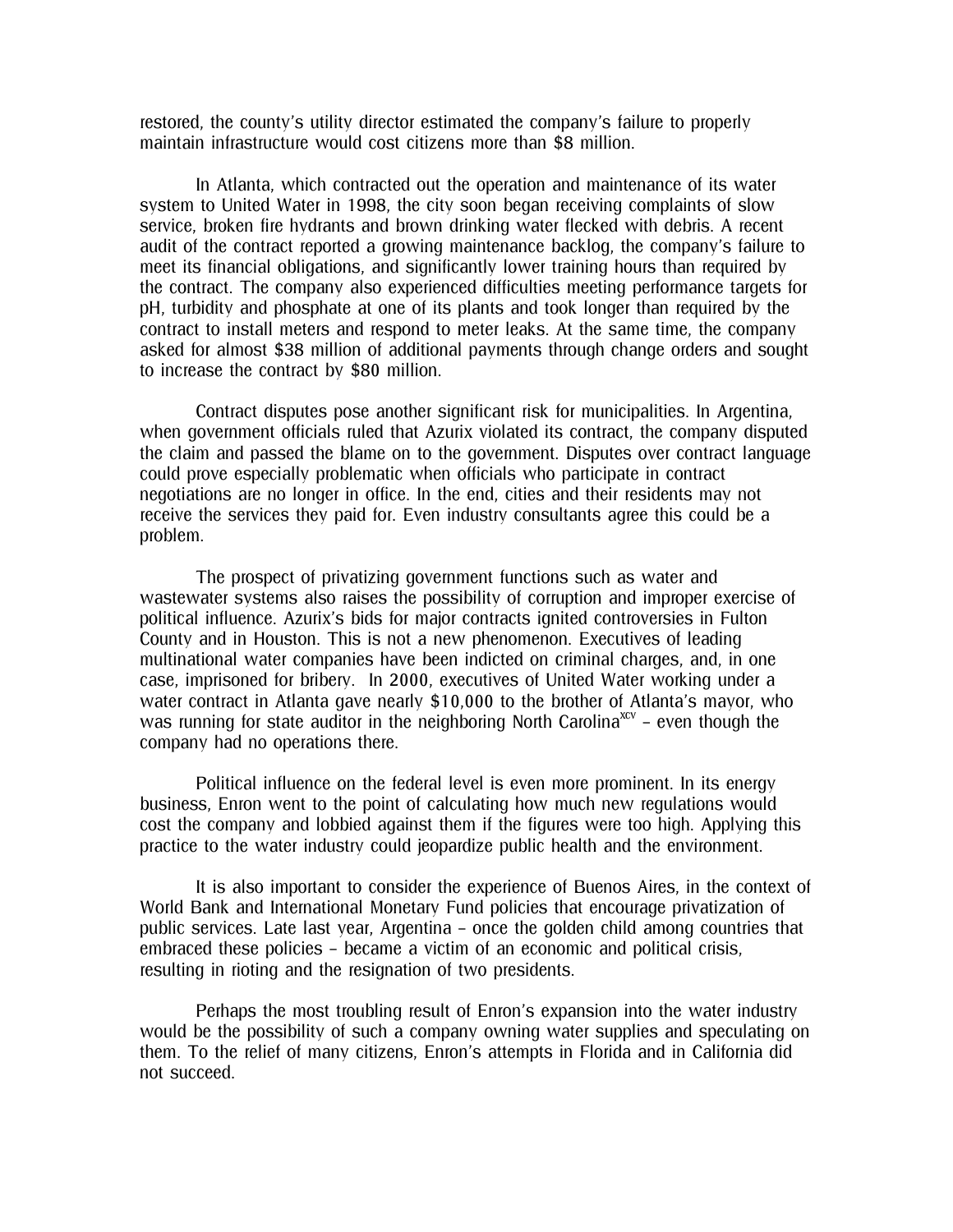In large part, Enron's failure was a failure to understand that water is different from energy. Developing new water resources for export usually requires in-depth environmental analyses and other studies. Tapping aquifers, for example, can ruin water and air quality, and dry out springs in sensitive ecosystems. Further, water can become inaccessible to other users, and farmers could be hit with higher pumping costs.

Water also differs from energy in that owners of pipes and pumps are not required to allow others to use any excess capacity to transport – or "wheel" – water. For example, when San Diego wanted to use the infrastructure of the Metropolitan Water District of Southern California (MWD) to transport water from the Imperial Irrigation District, the MWD set a prohibitive price to effectively block this initiative.

Finally, there is widespread public discomfort with the notion of private companies wheeling and dealing in water. Profiting from the sale of cheeseburgers, blue jeans and cell phones is one thing. Profiting from the sale of a water is quite another. As such, Enron erred by calculating that water markets had evolved to the point that profits could quickly be realized.

Even though Enron is no longer a potential threat to public water, other private players have designs to trade this resource for profit. In California, Cadiz Inc. wants to sell groundwater to the MWD, making high profits while overdrafting an aquifer that also underlies public lands. In Texas, T. Boone Pickens is looking for a municipal buyer for 65 billion gallons of water per year to which he has rights. At a water investor conference this past March, the CEO of a Los Angeles water resource development company called water rights an investment offering a triple-A credit with junk bond yield.<sup>xcvi</sup>

The story of water privatization is being written today. Enron's dealings in the water business make one second-guess the wisdom of transferring the government's responsibility of providing the public with safe and affordable drinking water to private companies, which are accountable not to the public but to their shareholders. And as with Enron, they could be on top one day and in a bankruptcy court the next.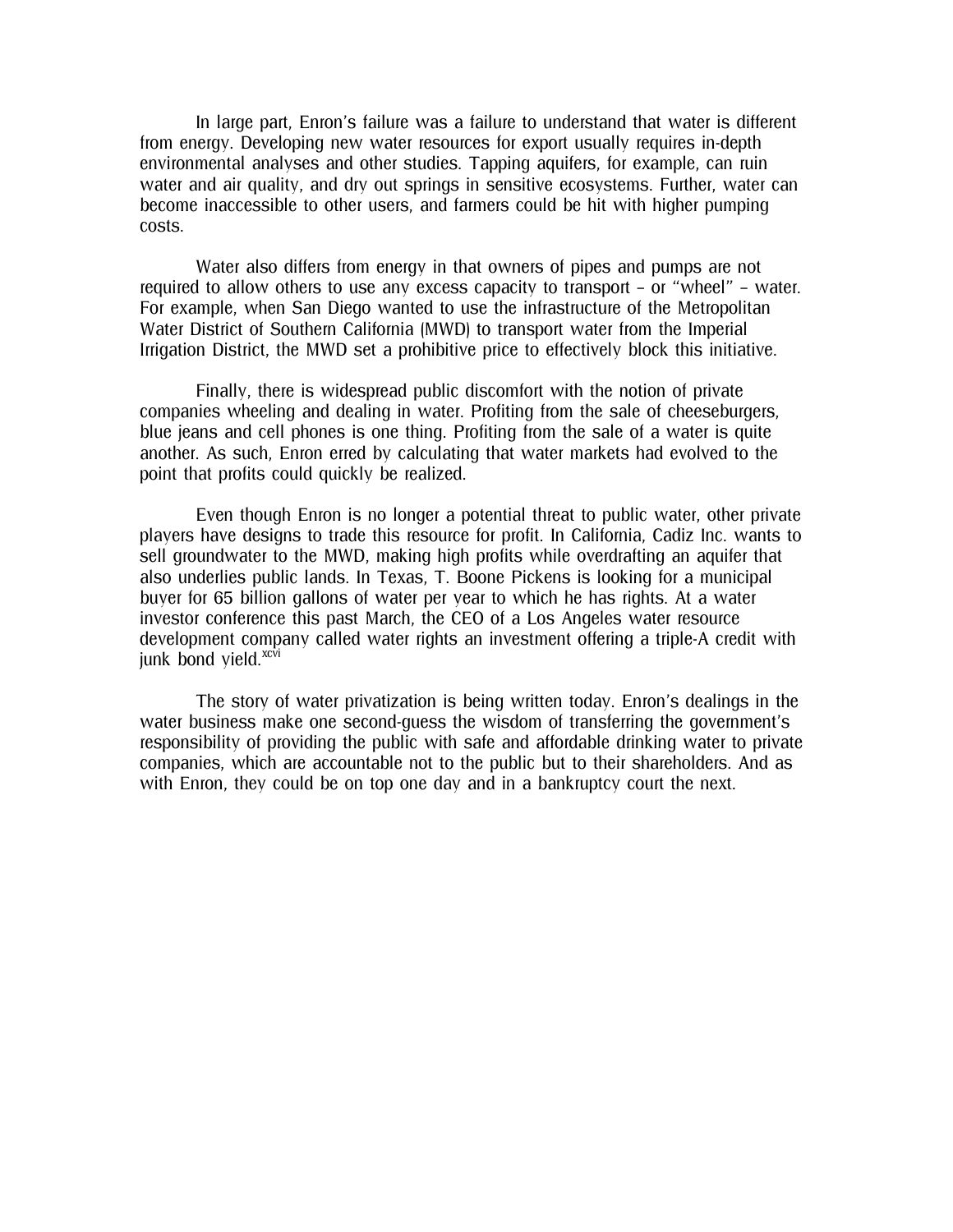## Public Citizen Policy Recommendations:

- Congress must revamp antitrust laws to protect consumers by blocking continued merger activity between energy and water utilities.
- Congress must mandate that the Securities and Exchange Commission strictly enforces the Public Utility Holding Company Act and must appropriate adequate funding to help the SEC comply with the mandate.
- Congress must remove language that encourages privatization of water services and assets from H.R.3930 and S.1961 and preclude inclusion of similar language in the future bills.
- The U.S. Environmental Protection Agency must discontinue advocacy of water privatization and provide an objective assessment of its risks.
- Congress must make appropriations for the State Revolving Fund programs at levels recommended by the Water Infrastructure Network to assure that public utilities have financial capacity to perform upgrades, which ensure compliance with EPA standards and the public's continued access to safe and affordable drinking water.
- Congress must block private utilities' eligibility for the state revolving funds, which represent taxpayer bailouts to businesses that have failed to maintain their assets in adequate condition.
- The IRS must revise its procedures to prohibit local governments from contracting out operations of their utilities to private companies while retaining ability to issue tax-exempt municipal bonds.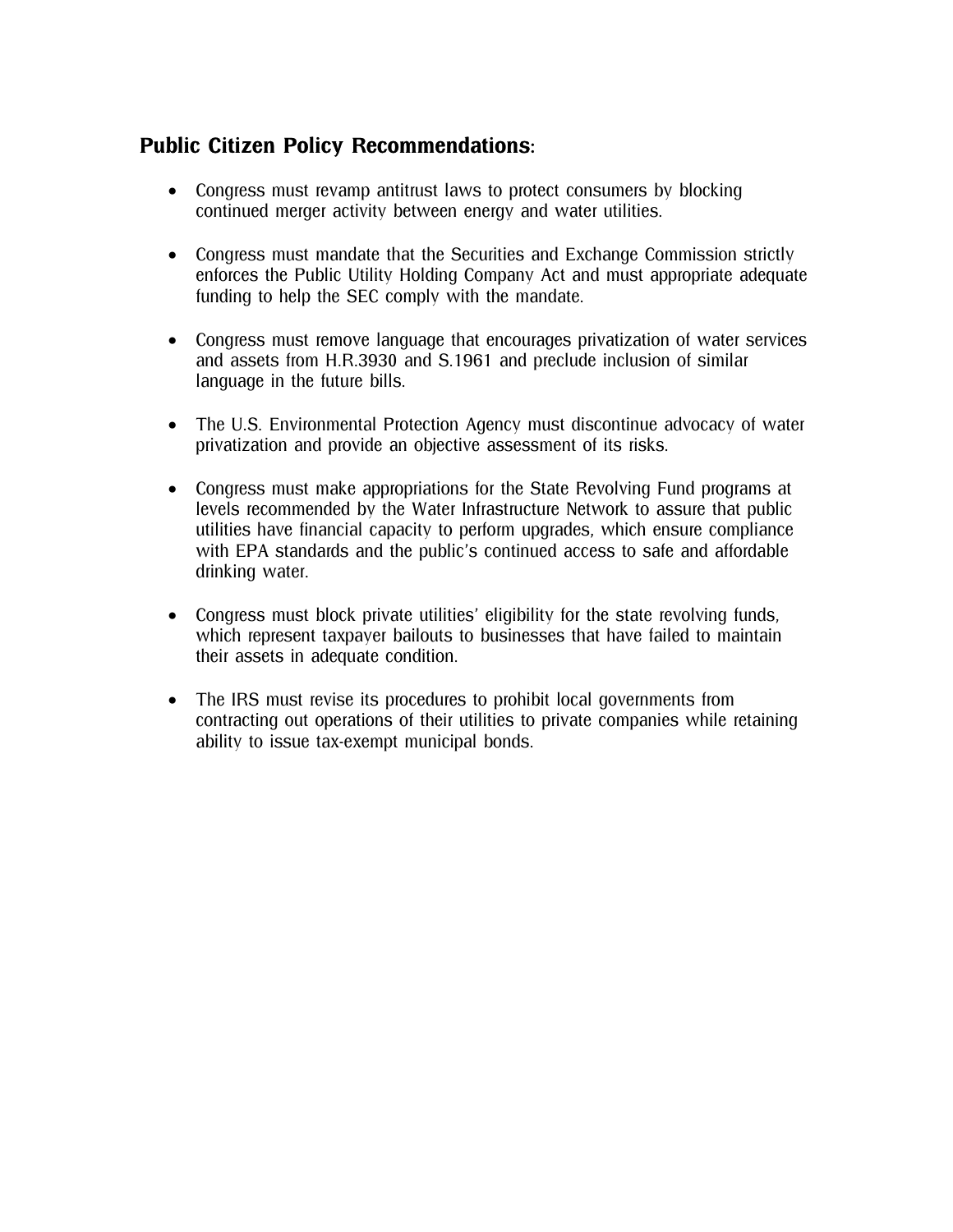## Notes:

v<sup>i</sup> Azurix 10-K filings for 1999, Securities and Exchange Commission, 2000.

<sup>vii</sup> Data from the company's website. See:

http://www.wessexwater.co.uk/pages/about/fast\_facts.html.<br>viii Azurix 10-K filings for 1999, Securities and Exchange Commission, 2000.

 $\frac{1}{x}$  "Azurix confirmed as OSBA concession winner - Argentina." *Business News America*, 16 June 1999.

<sup>x</sup> "Azurix to give up Buenos Aires waterworks." WaterTech Online, 8 March 2002. Available at: http://www.waternet.com/news.asp?N\_ID=30178&mode=4.<br><sup>xi</sup> Azurix 10-K filings for 1999, Securities and Exchange Commission, 2000.

xii Moreno, Jenalia. "Azurix testing the waters/Company competing against giant foes in Latin America market." Houston Chronicle, 9 January 2000.

<sup>xiii</sup> Atlantic Water Trust consolidated statements of income, filed with Securities and Exchange Commission in March 2001.

 $\frac{x}{x}$  Azurix 10-K filings for 1999, Securities and Exchange Commission, 2000.<br>  $\frac{x}{x}$  Ibid.<br>  $\frac{x}{x}$  The Motley Fool Quotes and Data, www.motleyfool.com.

<sup>xvii</sup> Personal communication with a staffer at the District Court for the Southern District of Texas, 13 March 2002.

<sup>xviii</sup> Davis, Michael. "Water under the Bridge / Enron will take Azurix private, sell its assets." 16 December 2000.

 $\frac{x}{x}$  Azurix third quarter 10-Q filings for 2001, p. 11. Securities and Exchange Commission, 2001  $\frac{x}{x}$  Moreno, Jenalia. "Azurix testing the waters/Company competing against giant foes in Latin America market." Houston Chronicle, 9 January 2000.

<sup>xxi</sup> "Argentina: Azurix may be sanctioned." *South American Business Information*, 27 May 2000. Available on Westlaw.com.

<sup>xxii</sup> Perin, Monica. "Azurix water bugs Argentina." *Houston Business Journal*, 5 May 2000.

 $\frac{x}{x}$ <sup>xxii</sup> "Argentine city warns its dwellers of toxic water." *Orlando Sentinel*, 26 April 2000.<br>  $\frac{x}{x}$  Ibid.

 $x_0$  "Argentine city says tap water is toxic." U.S. Water News Online, May 2000.

xxvi Perin, Monica. "Azurix water bugs Argentina." Houston Business Journal, 5 May 2000. xxvii Ibid.

xxviii Organismo Regulador de Aguas Bonaerenses, Resolución 27/2000.

xxix Organismo Regulador de Aguas Bonaerenses, Resolución 27/2000.<br>xxx Organismo Regulador de Aguas Bonaerenses, Resolución 43/2000.<br>xxxi Azurix 10-K filings for 2000, p. 38, Securities and Exchange Commission, 2001.

xxxii "Argentina: Azurix may be sanctioned." South American Business Information, 27 May 2000. Available on Westlaw.com.

xxxiii Organismo Regulador de Aguas Bonaerenses, Resolución 95/2000.

 $xxxiv$  "Minister: Azurix BA "Not fulfilling expectations" – Argentina." *Business News Americas*, 29 December 2000.

xxxv "Governor talks tough on Azurix BA - Argentina." Business News Americas, 16 January 2001.

 i "Enron and Andersen." Center for Responsive Politics, 24 January 2002. Available at: http://www.opensecrets.org/news/enron/index.asp.<br>
<sup>ii</sup> Azurix 10-K filings for 1999, Securities and Exchange Commission, 2000.

iii Water Investments Act of 2002. S.1961.

iv Azurix 10-K filings for 1999, Securities and Exchange Commission, 2000.

 $V$  "Enron goes to 144A well to fund new water business." *Investment Dealer's Digest*, 14 December 1998.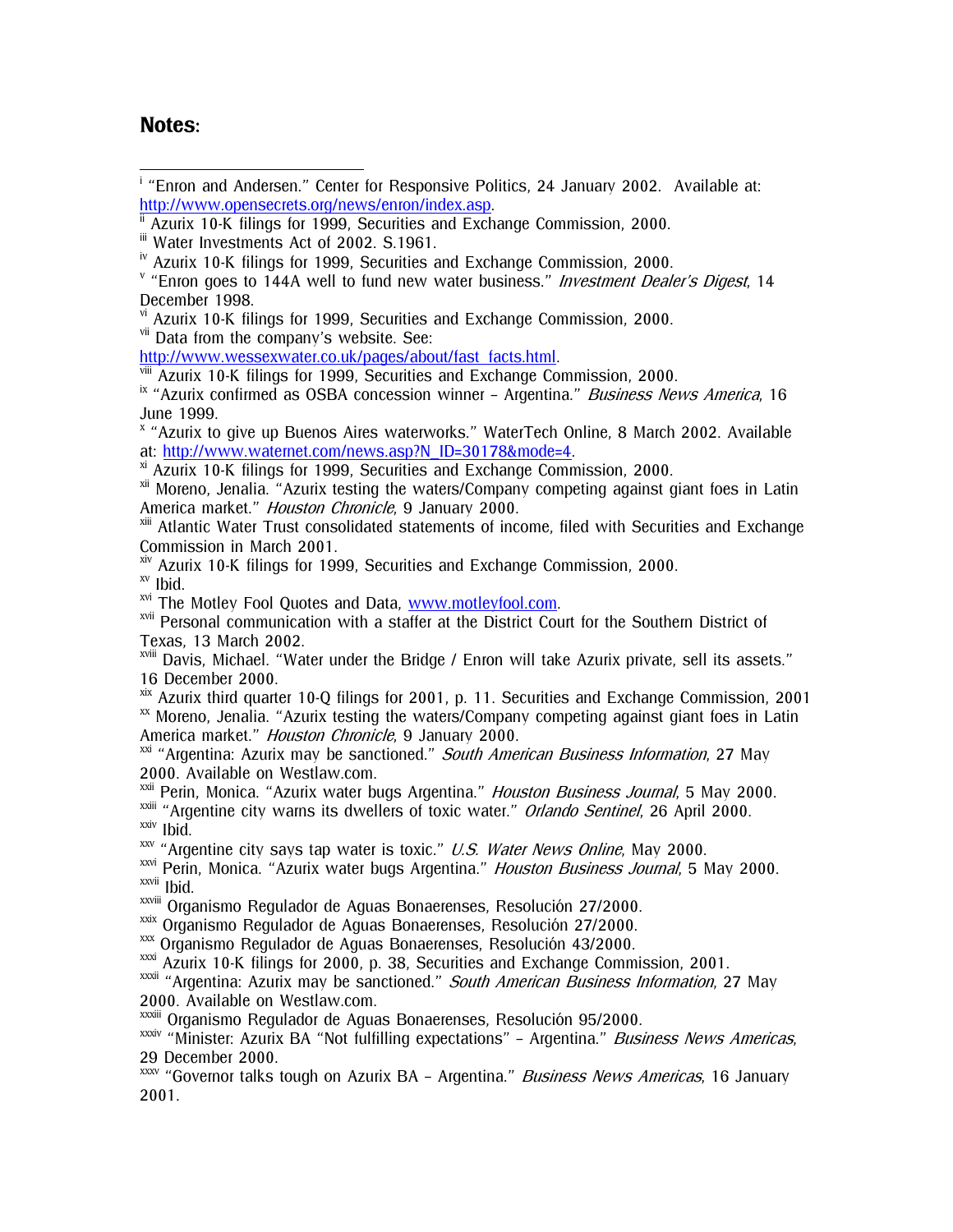xxxvi "Machinea does not want Azurix contract cancelled (Machines no quiere que le cancelen contrato a Azurix." Ambito Financiero, 18 January 2001.

xxxvii Organismo Regulador de Aguas Bonaerenses, Resolución 37/2001.

xxxviii Organismo Regulador de Aguas Bonaerenses, Resolución 63/2001.

xxxix Organismo Regulador de Aguas Bonaerenses, Resolución 64/2001, 72/2001, 77/2001.

xl Organismo Regulador de Aguas Bonaerenses, Resolución 71/2001.

xli Organismo Regulador de Aguas Bonaerenses, Resolución 65/2001.

<sup>xlii</sup> Azurix third quarter 10-Q filings for 2001, p. 9. Securities and Exchange Commission, 2001.<br><sup>xlii</sup> Ibid. p.8<br><sup>xliv</sup> "Azurix extends waterworks concession 3 mths." *Bussiness News Americas*, 2 January

2002.

 $x^{N}$  "Estudian sanciones por la falta de agua en Ensenada." *El Dia*, La Plata, Buenos Aires, 25 January 2002.

x<sup>lvi</sup> "Environment Ministry lays eight charges against Azurix." Ontario Ministry of the Environment, 6 July 2001.

xlvii "Azurix fined a total of \$184,000 for environmental violations." Ontario Ministry of the Environment.

xlviii Adverse Water Quality Incident Report, Ontario Ministry of Environment, 17 December 2001.

 $x$ <sup>lix</sup> Olliffe, Cathy. "LKO demands better safeguards in wake of sewage spill." The Echo (Haliburton County), 22 January 2001.

<sup>I</sup> "Terratec Environmental and Azurix North America (Canada) Corp. charged for environmental offences." Ontario Ministry of the Environment, 22 February 2002.<br><sup>li</sup> Interview of Rudolf Amenga-Etego of the Integrated Social Development Centre by Sara

Grusky, currently with the International Water Working Group.

 $\frac{1}{2}$  "Companies Finance. The Enron collapse – Enron – over there and overpaying – two faces former chief..." Financial Times, 12 Feb 2002.

liii Florida Lobbyist Registration records and "Garner joins Annis Mitchell. Leading land use and water attorney makes a move." *BusinessNewsNow.com*, 23 January 2000. Available at:<br>http://www.businessnewsnow.com/storydetail.asp?storyid=2426.

liv Florida Lobbyist Registration records and biographical information from Florida Environmental Network available at:<br>http://www.flenvironmentalnetwork.com/contributors.html#vogel.

 $\frac{W}{W}$  Data from the candidates' filings to Florida's Secretary of State.<br>lvi Ibid.

lvii SB 1698

lviii SB 1698, Section 1, 1(e).

 $\frac{lix}{ }$  SB 1698, Section 1, 2(c).

<sup>1x</sup> Grunwald, Michael. "How Enron sought to tap the Everglades; Water unit lobbied Jeb Bush on privatization bid, but access led nowhere." *Washington Post*, 8 February 2002.

W Personal Communication with Katie Baur, spokesman for Jeb Bush, via e.mail, 27 Feb 2002.

<sup>Ixii</sup> "Governor appoints twenty to the Governor's Commission on Everglades." Florida Environmental News Bulletin, 13 December 1999.<br>
<sup>Ixiii</sup> Azurix 10-K filings for 1999, p. 7, Securities and Exchange Commission, 2000.

<sup>kiv</sup> Madera Ranch groundwater bank overview & information. A document file obtained from

Denis Prosperi, Chair of the Madera Ranch Oversight Committee.<br><sup>INV</sup> Azurix 10-K filings for 1999, p. 7, Securities and Exchange Commission, 2000.

lxvi Letter from Peter Cross, U.S. Fish and Wildlife Service to Dick Whitson, Bureau of Reclamation dated March 23, 1998.

<sup>Ixvii</sup> An Urgency Ordinance Adding Article V to Title 13 of the Madera County Code Relating to Groundwater Exportation and Groundwater Banking.